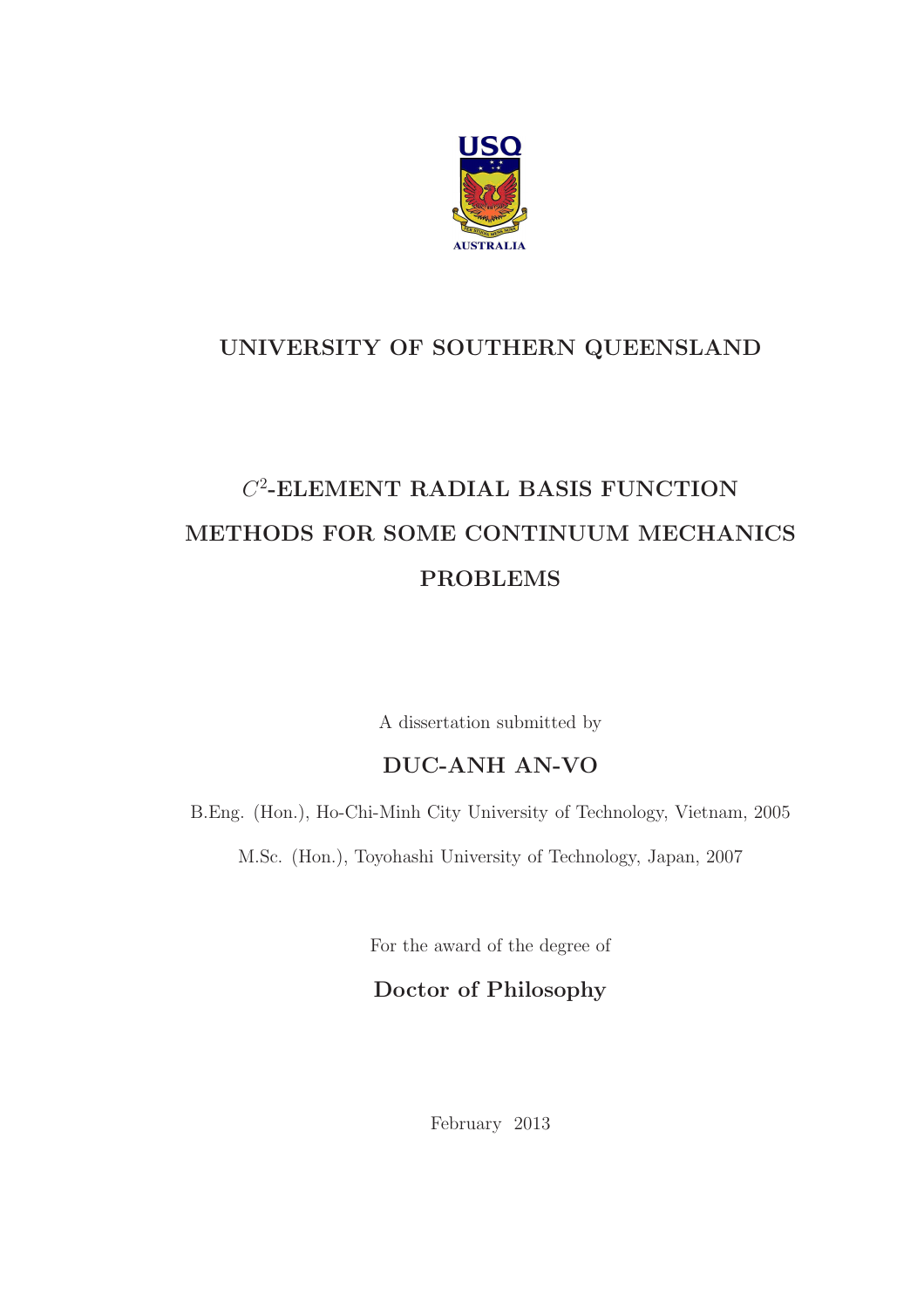## Dedication

To my parents Thanh Vo-Kim and Dung An-Bang and The woman in my life Thach Huynh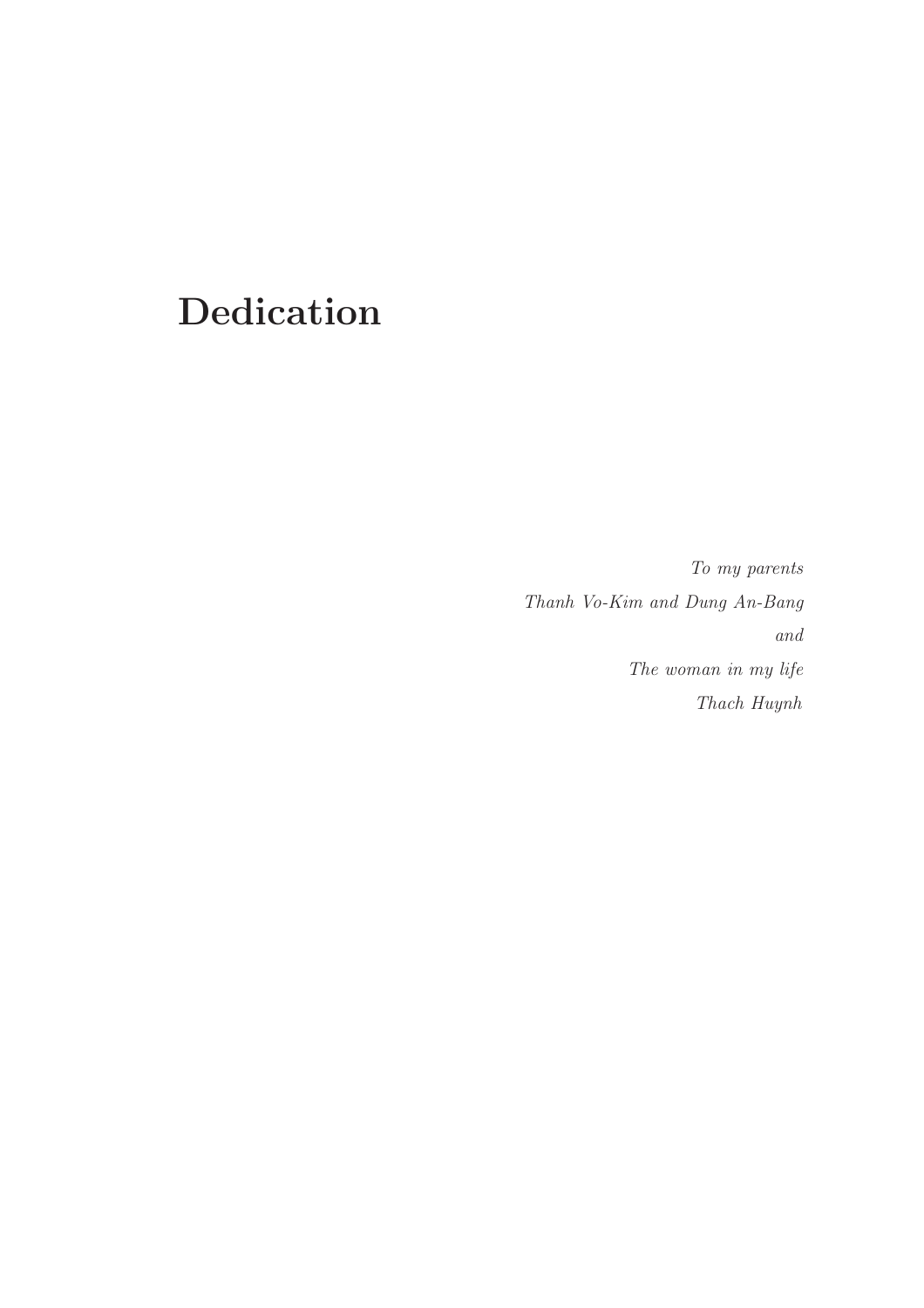## Certification of Dissertation

I certify that the ideas, experimental work, results and analyses, software and conclusions reported in this dissertation are entirely my own effort, except where otherwise acknowledged. I also certify that the work is original and has not been previously submitted for any other award.

| Duc-Anh An-Vo, Candidate                | Date |
|-----------------------------------------|------|
| <b>ENDORSEMENT</b>                      |      |
|                                         |      |
| Prof. Nam Mai-Duy, Principal supervisor | Date |
|                                         |      |
|                                         |      |
| Prof. Thanh Tran-Cong, Co-supervisor    | Date |
|                                         |      |
| Dr. Canh-Dung Tran, Co-supervisor       | Date |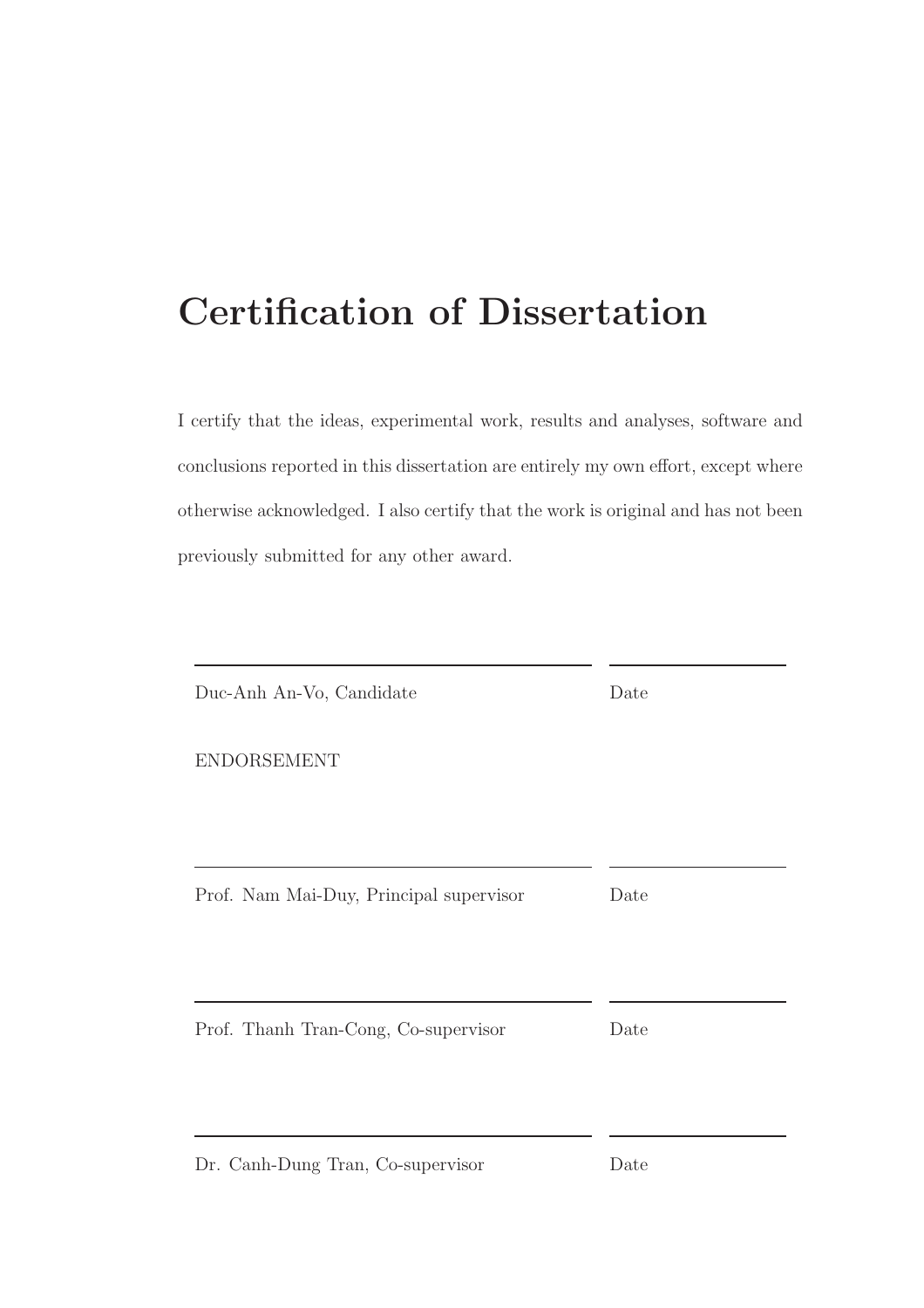### Acknowledgments

I would like to acknowledge my supervisors Professor Nam Mai-Duy, Professor Thanh Tran-Cong and Dr Canh-Dung Tran for their effective guidance, constant support and encouragement throughout. I deeply appreciate their knowledge and patience to answer any question I have asked and correct my manuscripts. They are indeed wonderful supervisors.

In addition, I would like to thank A/Prof. Armando A. Apan, Mrs Juanita Ryan (Faculty of Engineering and Surveying), Ms Katrina Hall (Office of Research and Higher Degrees), Mr Martin Geach (P9 operational officer) for their kind support; Dr Andrew Wandel and Dr Kazem Ghabraie for offering me teaching assistant positions.

I am grateful to numerous friends and people, whom I have not mentioned by name, for their invaluable help during the course of my study.

My candidature was at all possible owing to a Postgraduate Scholarship from the University of Southern Queensland and Scholarship supplements from Faculty of Engineering and Surveying and Computational Science and Engineering Research Centre. These financial supports are gratefully acknowledged.

Finally, I am indebted to my parents, my brother and my wife for their unconditional support, love and encouragement.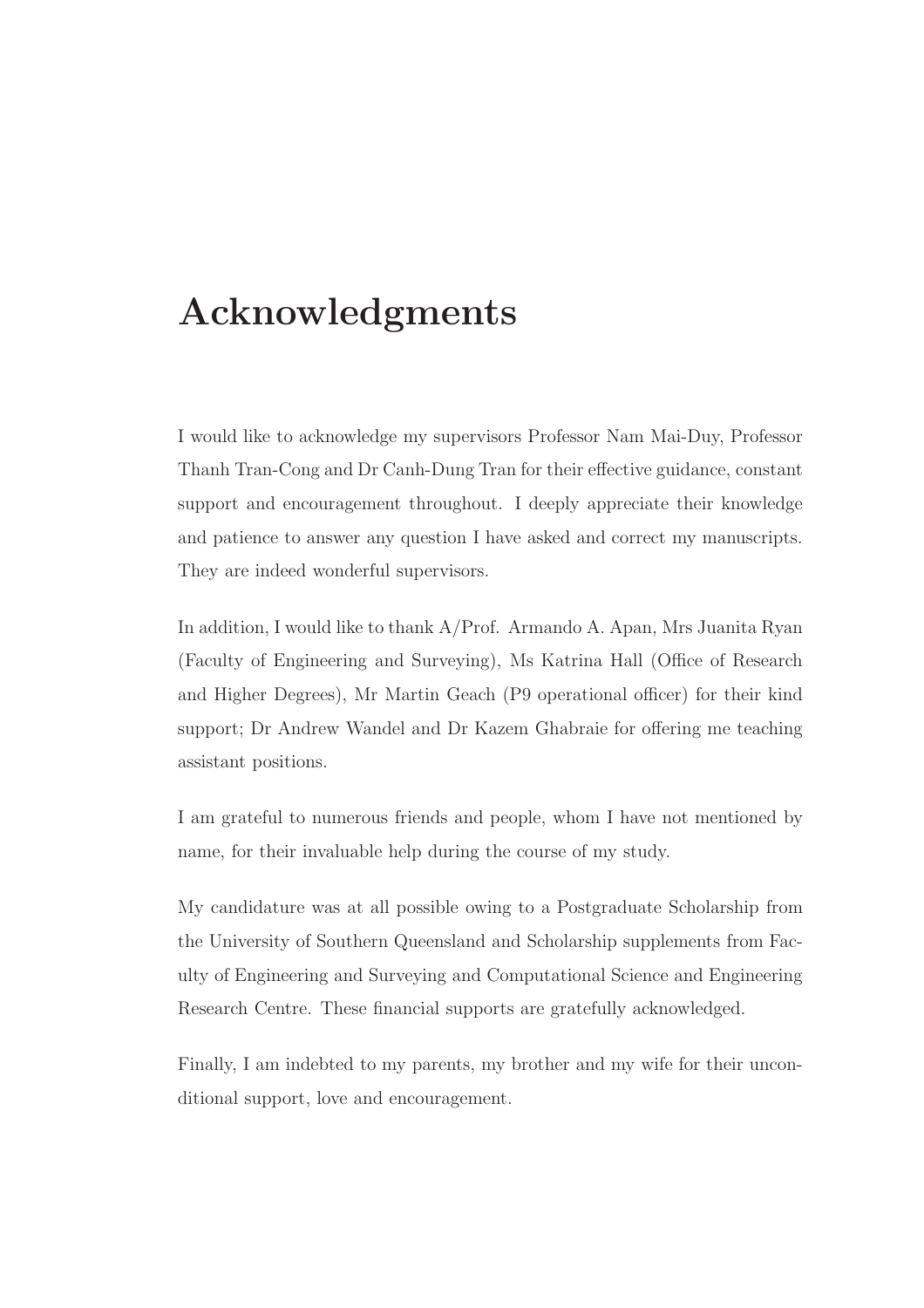### Abstract

This work attempts to contribute further knowledge to high-order approximation and associated advanced techniques/methods for the numerical solution of differential equations in the discipline of computational science and engineering. Of particular interest is the numerical simulation of heat conduction, highly non-linear flows and multiscale problems. The distinguishing feature in this study is the development of novel local compact 2-node integrated radial basis function elements (IRBFEs) and their incorporation into the subregion/point collocation formulations based on Cartesian grids. As a result, a new class of  $C<sup>2</sup>$ -continuous methods are devised, representing a significant improvement on the usual  $C^0$ -continuous methods. Incorporation of the new  $C^2$ -continuous methods into the development of a high-order multiscale computational framework provides advantageous features compared to other multiscale frameworks available in the literature, including (i) high rates of convergence and levels of accuracy; and (ii) converged  $C^2$ -continuous solutions of two-dimensional multiscale elliptic problems.

Firstly, a new control-volume (CV) discretisation method, based on Cartesian grid and IRBFEs, for solving PDEs is proposed. Unlike the standard CV method (Patankar 1980), the flux values at CV faces are presently estimated with high-order IRBF approximations on 2-node elements and the solution is  $C<sup>2</sup>$ -continuous across the interface between two adjacent elements. Only two RBF centres (a smallest RBF set) associated with the two nodes of the element are used to construct the approximations locally leading to a very sparse and banded system matrix. Moreover, a wide range of RBF-widths can be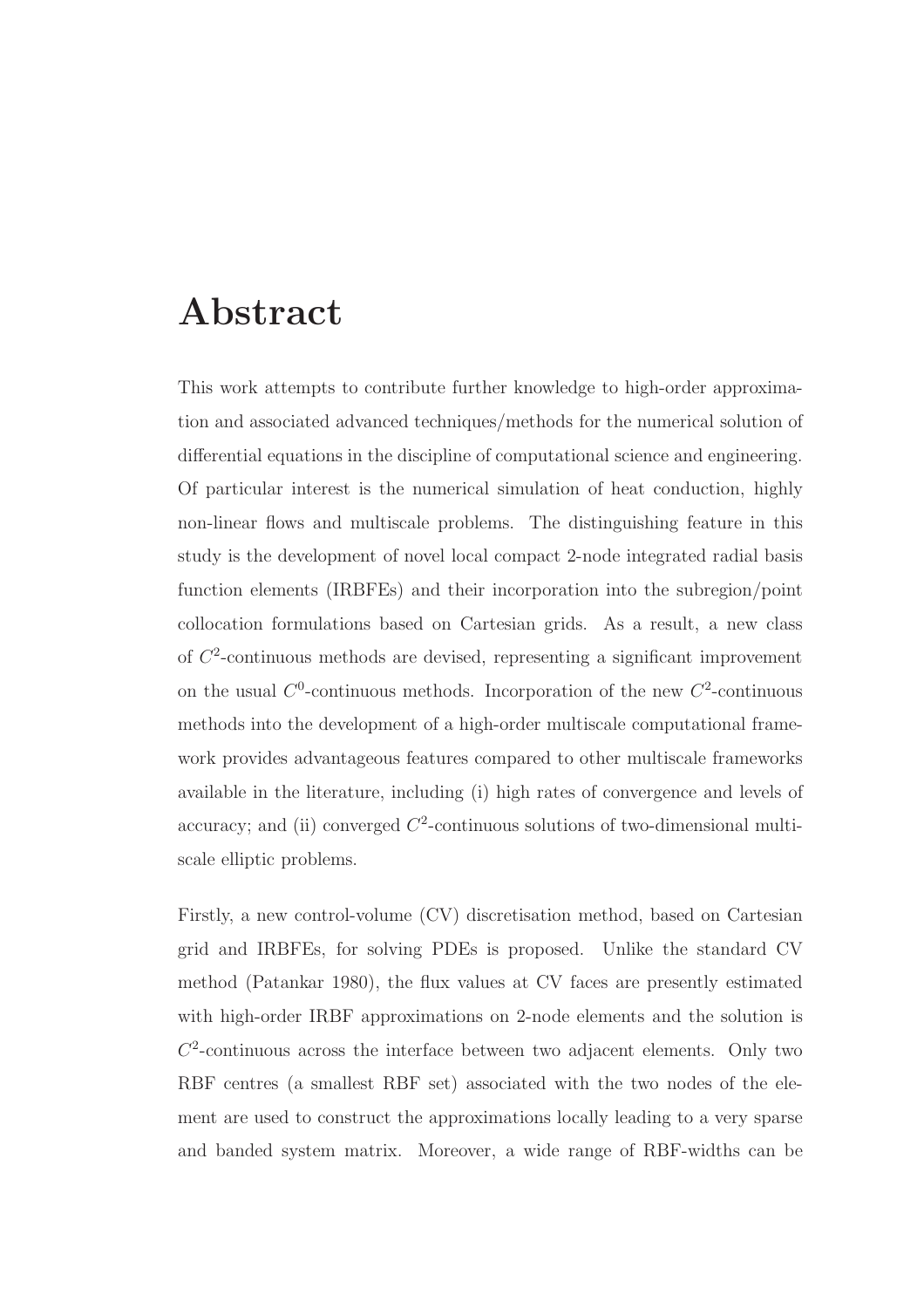used to effectively control the solution accuracy. Secondly, the proposed 2-node IRBFEs are incorporated into the subregion and point collocation frameworks for the discretisation of the streamfunction-vorticity formulation governing the fluid flows. Several high-order upwind schemes based on 2-node IRBFEs are developed for highly non-linear flows. Thirdly, the ADI procedure (Peaceman and Rachford 1955, Douglas and Gunn 1964) is applied to enhance the efficiency of the proposed methods. Especially novel  $C^2$ -continuous compact schemes based on 2-node IRBFEs are devised and combined with the ADI procedure to yield optimal tridiagonal system matrices on each and every grid line. Such tridiagonal matrices can be solved effectively and efficiently with the Thomas algorithm (Fletcher 1991, Pozrikidis 1997). Finally, the proposed  $C^2$ -continuous CV method is employed in a multiscale basis function approach to develop a high-order multiscale CV method for the solution of multiscale elliptic problems.

Accuracy, stability and efficiency of the proposed methods are verified with extensive numerical results.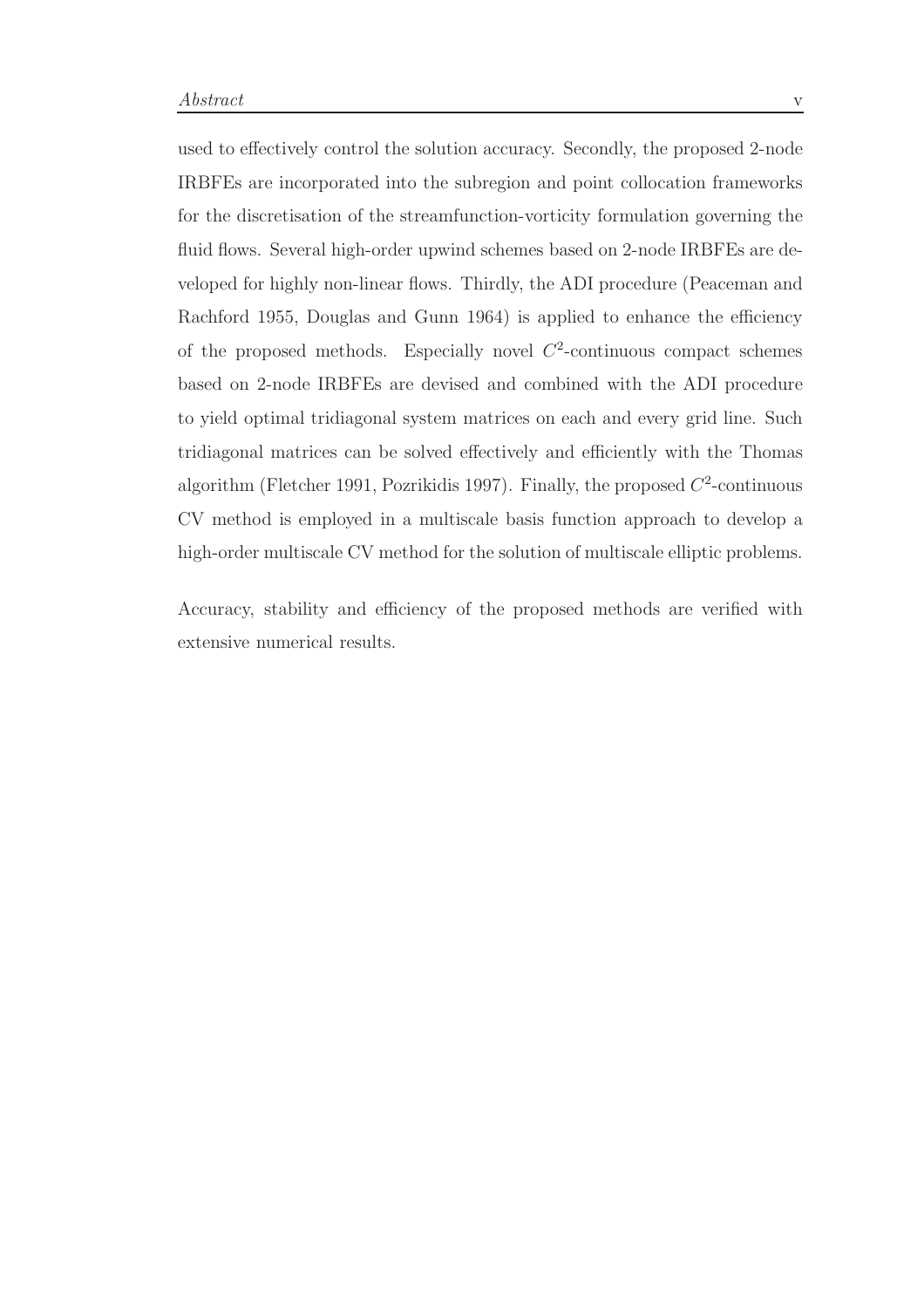# Papers Resulting from the Research

#### Journal Papers

- 1. D.-A. An-Vo, N. Mai-Duy, T. Tran-Cong (2010). Simulation of Newtonianfluid flows with  $C^2$ -continuous two-node integrated-RBF elements,  $SL:$ Structural Longevity, 4(1):39 – 45.
- 2. D.-A. An-Vo, N. Mai-Duy, T. Tran-Cong  $(2011)$ . A  $C^2$ -continuous control-volume technique based on Cartesian grids and two-node integrated-RBF elements for second-order elliptic problems. CMES: Computer Modeling in Engineering and Sciences, 72(4):299 – 335.
- 3. D.-A. An-Vo, N. Mai-Duy, T. Tran-Cong (2011). High-order upwind methods based on  $C^2$ -continuous two-node integrated-RBF elements for viscous flows. CMES: Computer Modeling in Engineering and Sciences,  $80(2):141 - 177.$
- 4. C.-D. Tran, D.-A. An-Vo, N. Mai-Duy, T. Tran-Cong (2011). An integrated RBFN based macro-micro multi-scale method for computation of visco-elastic fluid flows. CMES: Computer Modeling in Engineering and Sciences, 82(2):137 – 162.
- 5. D.-A. An-Vo, N. Mai-Duy, C.-D. Tran, T. Tran-Cong (2013). ADI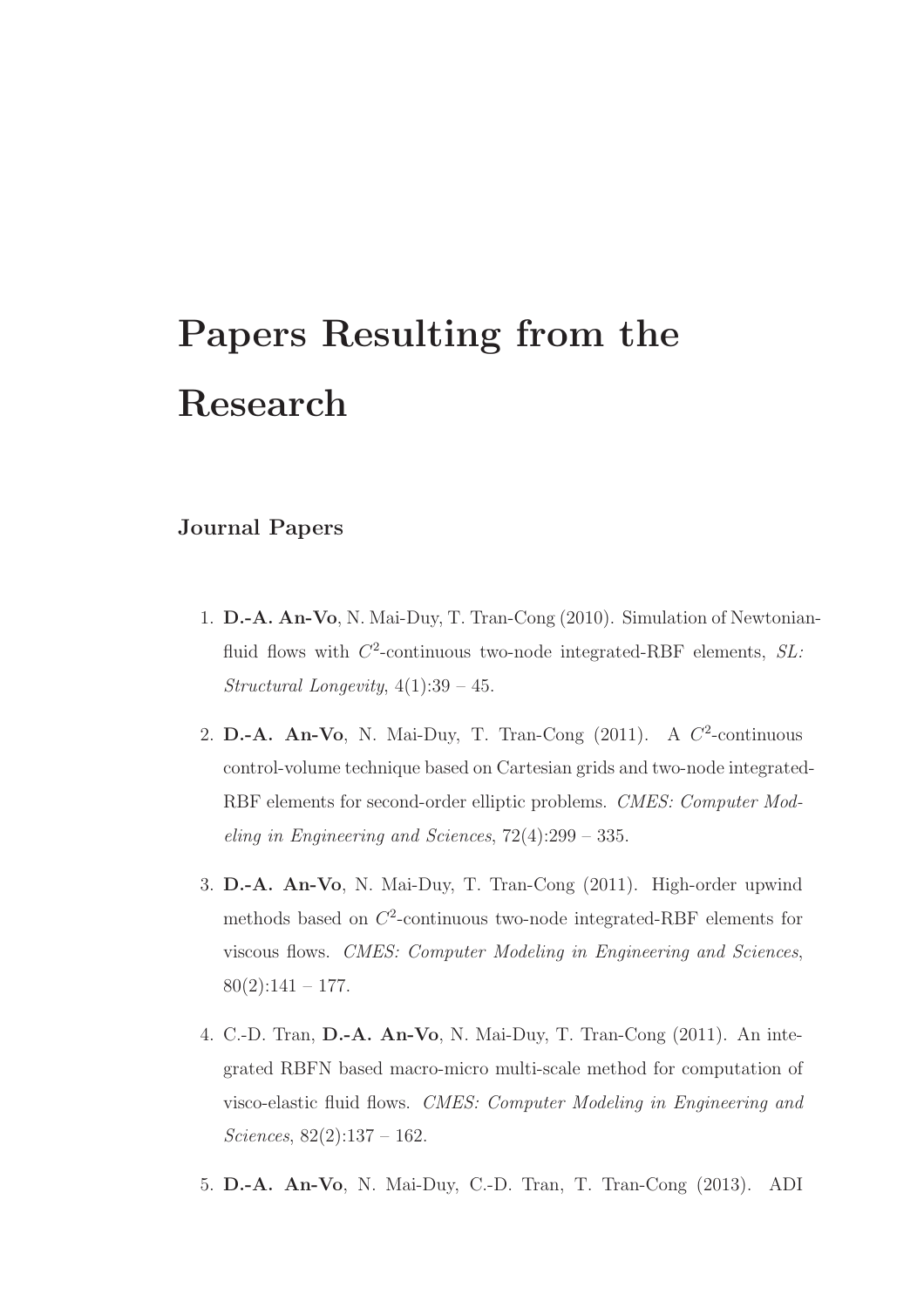method based on  $C^2$ -continuous two-node integrated-RBF elements for viscous flows. Applied Mathematical Modelling, 37:5184 – 5203.

- 6. D.-A. An-Vo, C.-D. Tran, N. Mai-Duy, T. Tran-Cong (2013). RBFbased multiscale control volume method for second order elliptic problems with oscillatory coefficients. CMES: Computer Modeling in Engineering and Sciences, Accepted 21/01/2013.
- 7. D.-A. An-Vo, N. Mai-Duy, C.-D. Tran, T. Tran-Cong  $(2013)$ . A  $C^2$ continuous compact implicit method for parabolic equations, submitted.

#### Conference Papers

- 1. D.-A. An-Vo, D. Ngo-Cong, B.H.P Le, N. Mai-Duy, T. Tran-Cong (2010). Local integrated radial-basis-function discretisation schemes. The ICCES Special Symposium on Meshless & Other Novel Computational Methods (ICCES-MM'10), 17-21/Aug/2010, Busan, Korea Republic. IC-CES Journal, Tech Science Press (ISSN 1933-2815).
- 2. D.-A. An-Vo, N. Mai-Duy, T. Tran-Cong (2011). IRBFEs for the numerical solution of steady incompressible flows. ICCES: International Conference on Computational & Experimental Engineering and Sciences,  $16(3)$  87 – 88, 2011.
- 3. D.-A. An-Vo, C.-D. Tran, N. Mai-Duy, T. Tran-Cong (2011). IRBFNbased multiscale solution of a model 1D elliptic equation. In Boundary Element and Other Mesh Reduction Methods XXXIII, 241 – 251. ISSN 1743-355X (invited).
- 4. C.-D. Tran, T. Tran-Cong, D.-A. An-Vo (2011). A macro-micro multiscale method based on RBFNs control volume scheme for the Non-Newtonian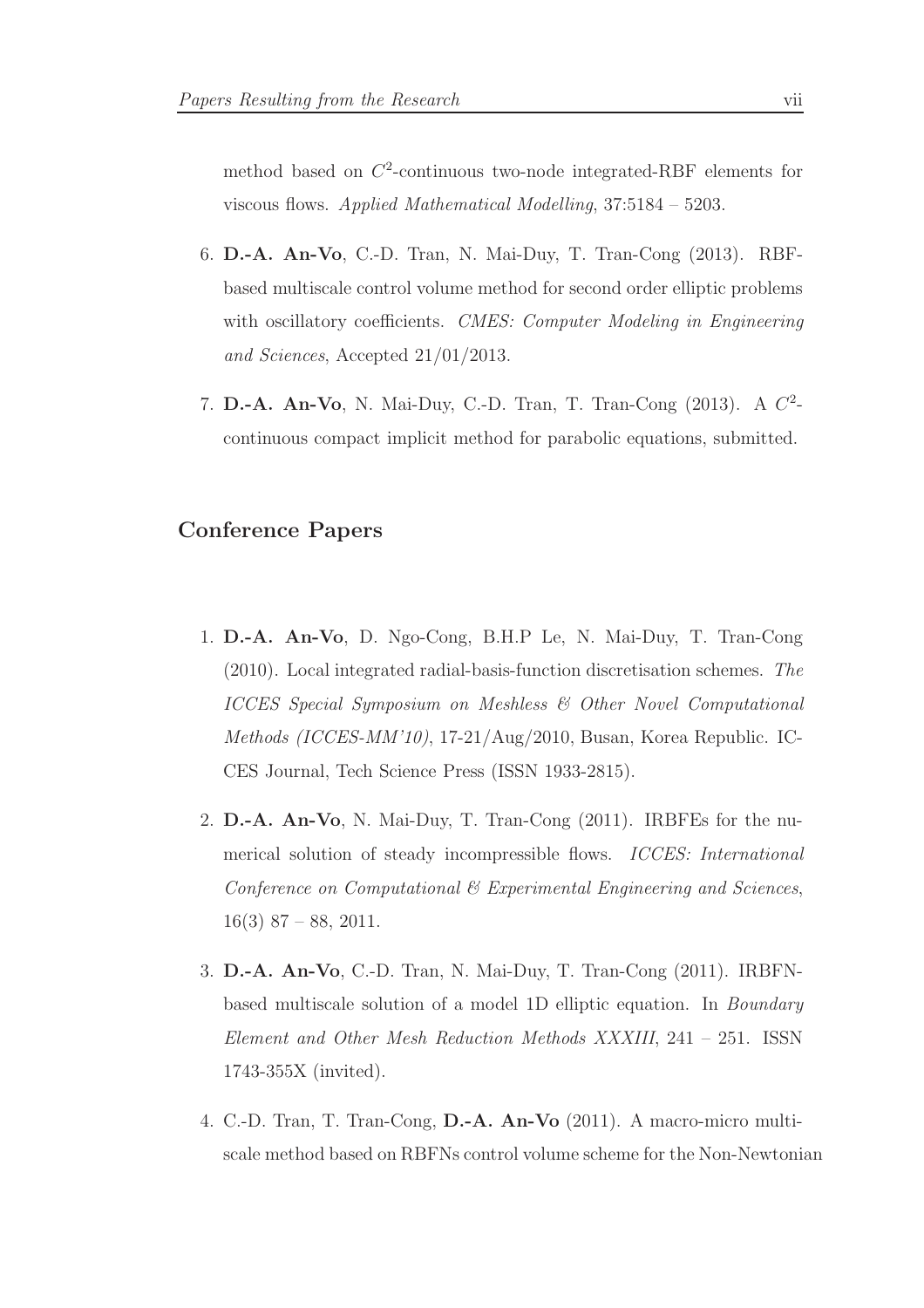fluid flows. The 1<sup>st</sup> International Conference on Computational Science and Engineering, 19-21/Dec/2011, HCM city, Vietnam (invited).

- 5. D.-A. An-Vo, N. Mai-Duy, C.-D. Tran, T. Tran-Cong (2012). Modeling strain localisation in a segmented bar by a  $C^2$ -continuous two-node integrated-RBF element formulation. In Boundary Element and Other Mesh Reduction Methods XXXIV, 3 – 13. ISSN 1743-3533 (invited).
- 6. D.-A. An-Vo, C.-D. Tran, N. Mai-Duy, T. Tran-Cong (2012). RBF computation of multiscale elliptic problems. ICCES-MM'12, 2-6/Sep/2012, Bubva, Montenegro (keynote lecture).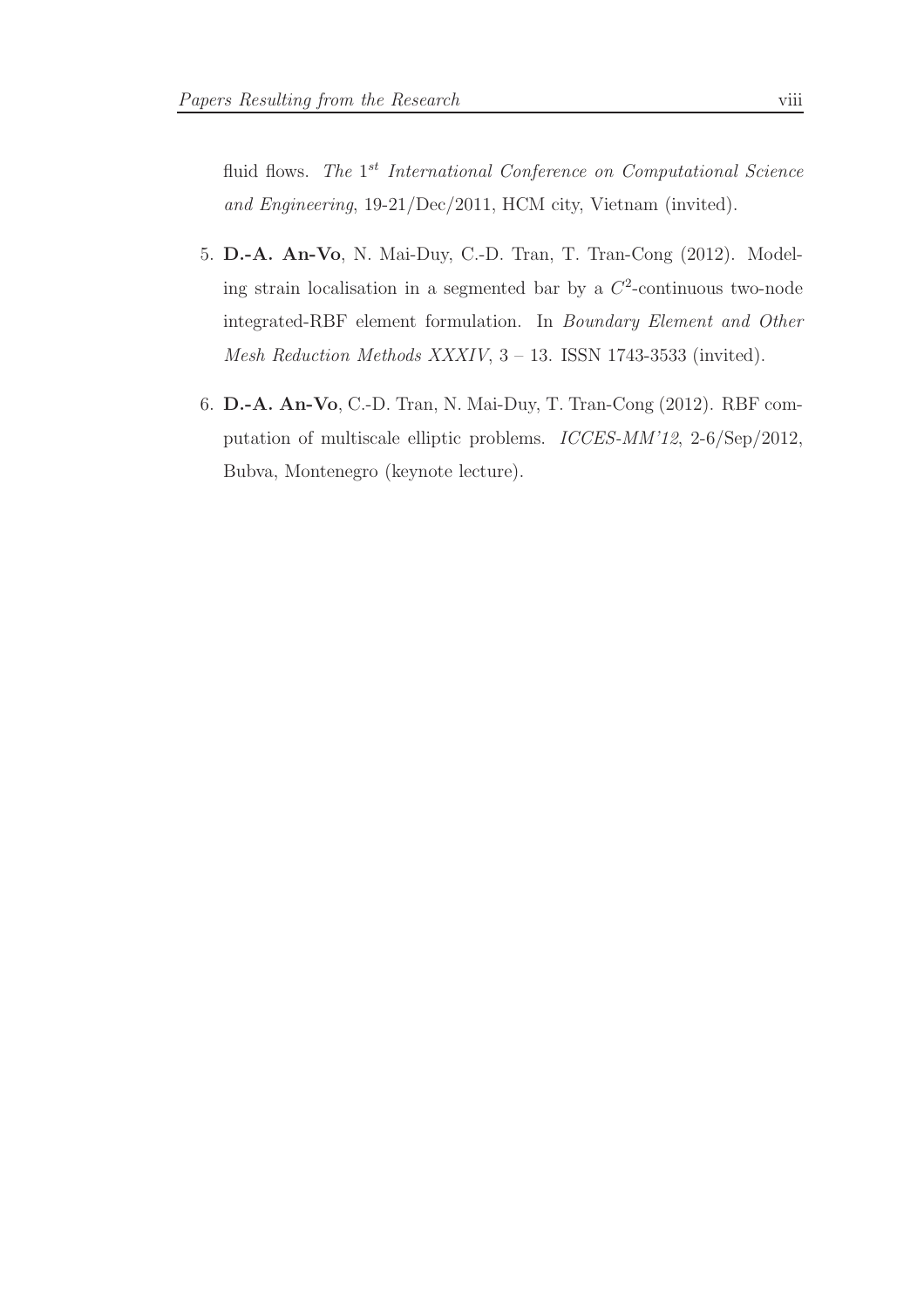## **Contents**

| Dedication                           | $\mathbf{i}$           |
|--------------------------------------|------------------------|
| <b>Certification of Dissertation</b> | $\mathbf{ii}$          |
| Acknowledgments                      | iii                    |
| Abstract                             | iv                     |
| Papers Resulting from the Research   | vi                     |
| <b>Acronyms &amp; Abbreviations</b>  | $\mathbf{X}\mathbf{V}$ |
| List of Tables                       | xvii                   |
| List of Figures                      | xxii                   |
| Chapter 1 Introduction               | $\mathbf{1}$           |
|                                      | $\mathbf{1}$           |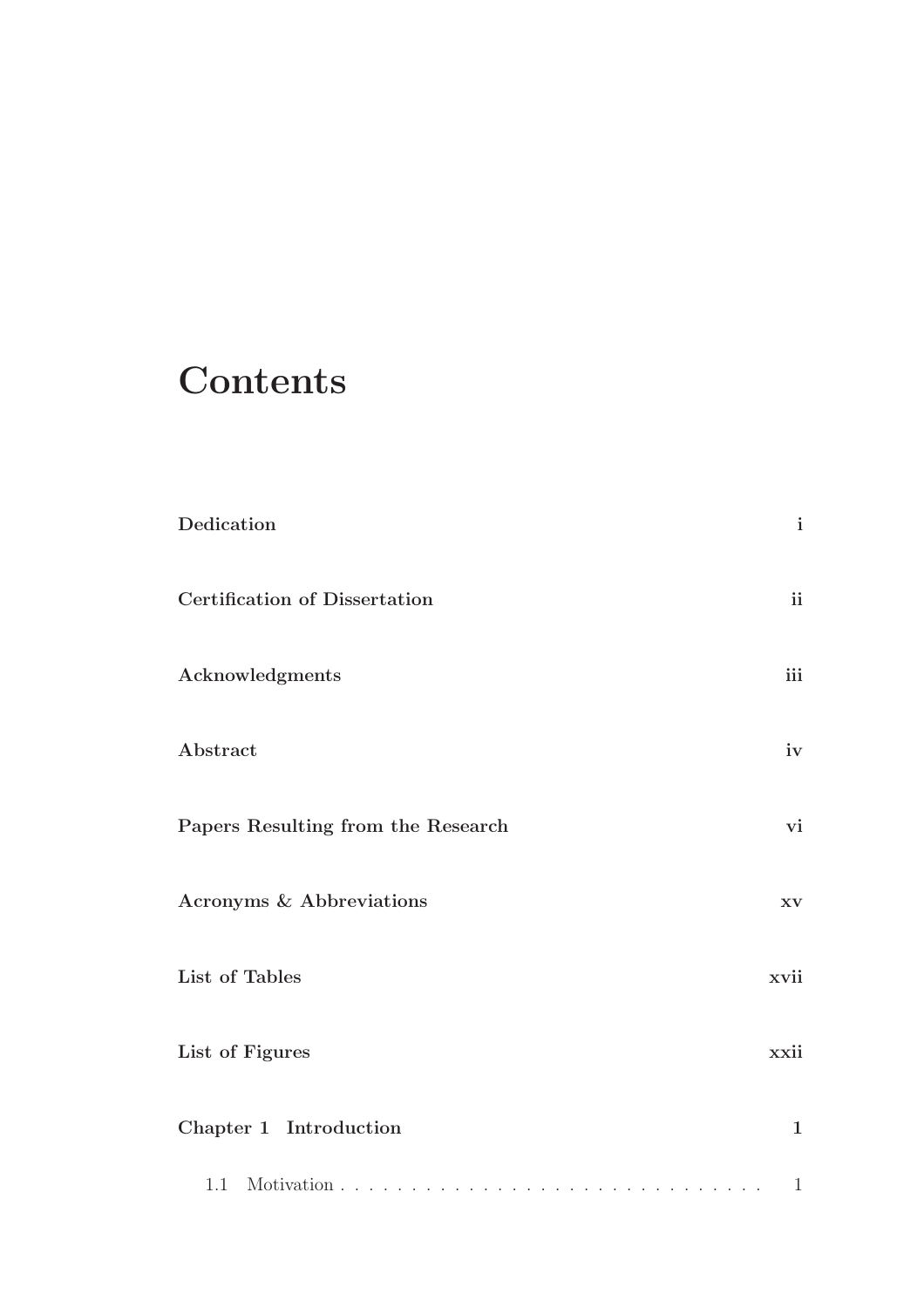| 1.2 |                                                                           | 2              |
|-----|---------------------------------------------------------------------------|----------------|
| 1.3 | Review of multiscale methods $\dots \dots \dots \dots \dots \dots \dots$  | 3              |
|     | Mathematical homogenisation method<br>1.3.1                               | $\overline{4}$ |
|     | Heterogeneous multiscale method $\ldots \ldots \ldots \ldots$<br>1.3.2    | $\overline{7}$ |
|     | Multiscale finite element method<br>1.3.3                                 | 10             |
| 1.4 |                                                                           | 12             |
| 1.5 |                                                                           |                |
| 1.6 | Objectives of the present research $\dots \dots \dots \dots \dots \dots$  | 17             |
| 1.7 |                                                                           |                |
|     |                                                                           |                |
|     | Chapter 2 Two-node IRBF elements and a $C^2$ -continuous control-         |                |
|     | volume technique                                                          | 21             |
| 2.1 |                                                                           | 22             |
|     |                                                                           | 26             |
| 2.3 | Proposed $C^2$ -continuous control-volume technique                       | 27             |
|     | 2.3.1                                                                     | 29             |
|     | 2.3.2                                                                     | 30             |
|     | Incorporation of IRBFEs into the control-volume formu-<br>2.3.3<br>lation | 33             |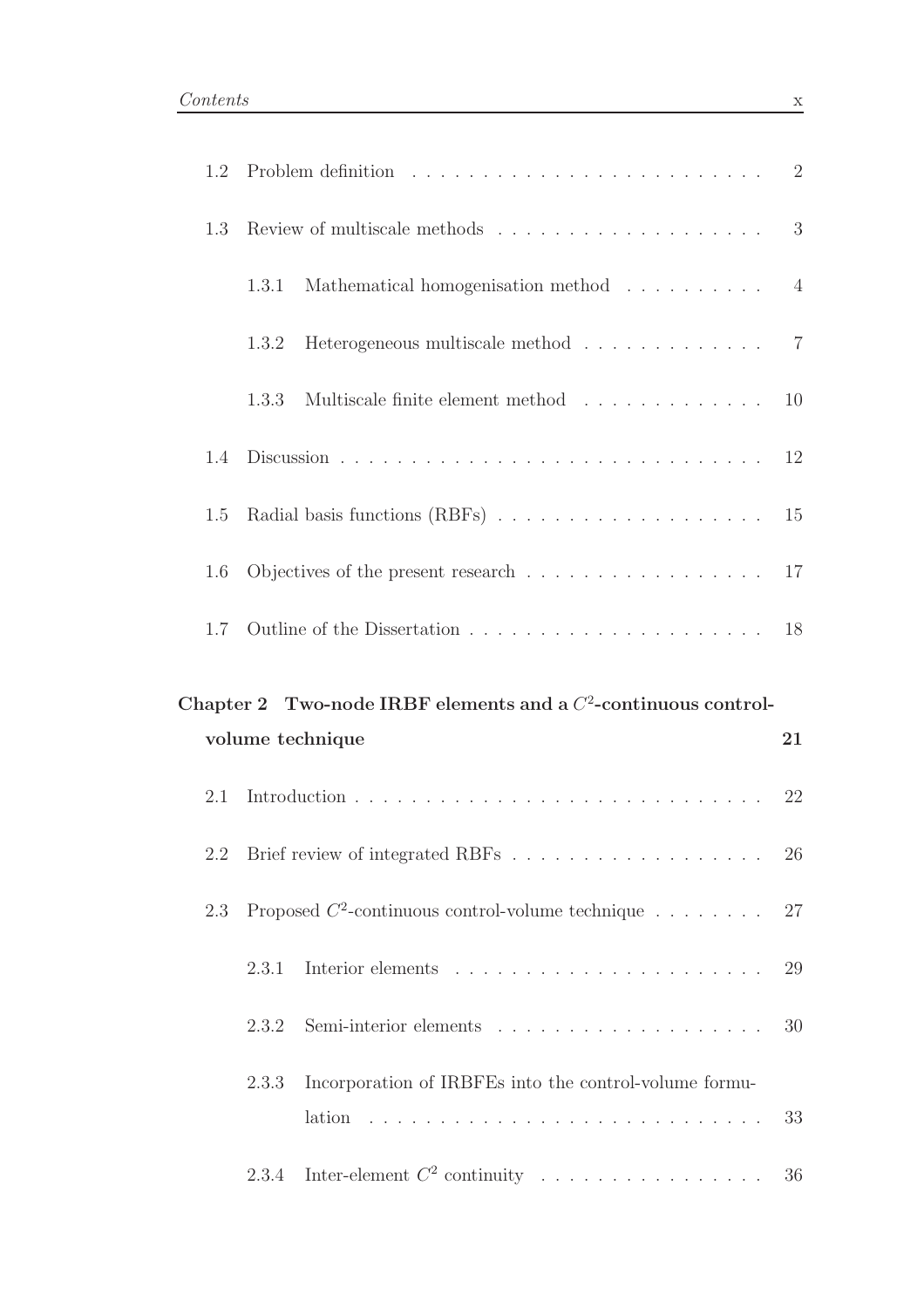| 2.4 |       |                                                                                                     | 37 |
|-----|-------|-----------------------------------------------------------------------------------------------------|----|
|     | 2.4.1 | Function approximation $\ldots \ldots \ldots \ldots \ldots \ldots \ldots$ 38                        |    |
|     | 2.4.2 |                                                                                                     | 39 |
|     | 2.4.3 |                                                                                                     |    |
| 2.5 |       |                                                                                                     |    |
|     |       | Chapter 3 High-order upwind methods based on $C^2$ -continuous<br>two-node IRBFEs for viscous flows | 59 |
| 3.1 |       |                                                                                                     | 60 |
| 3.2 |       |                                                                                                     | 62 |
| 3.3 |       |                                                                                                     | 64 |
|     | 3.3.1 |                                                                                                     | 64 |
|     | 3.3.2 |                                                                                                     | 65 |
| 3.4 |       | Proposed $C^2$ -continuous subregion/point collocation methods 65                                   |    |
|     | 3.4.1 | Discretisation of governing equations $\ldots \ldots \ldots$                                        | 66 |
|     | 3.4.2 | Approximations of diffusion term $\ldots \ldots \ldots \ldots$                                      | 67 |
|     | 3.4.3 | Approximations of convection term $\ldots \ldots \ldots \ldots$                                     | 69 |
|     |       | 3.4.4 $C^2$ continuity solution                                                                     | 72 |
| 3.5 |       |                                                                                                     |    |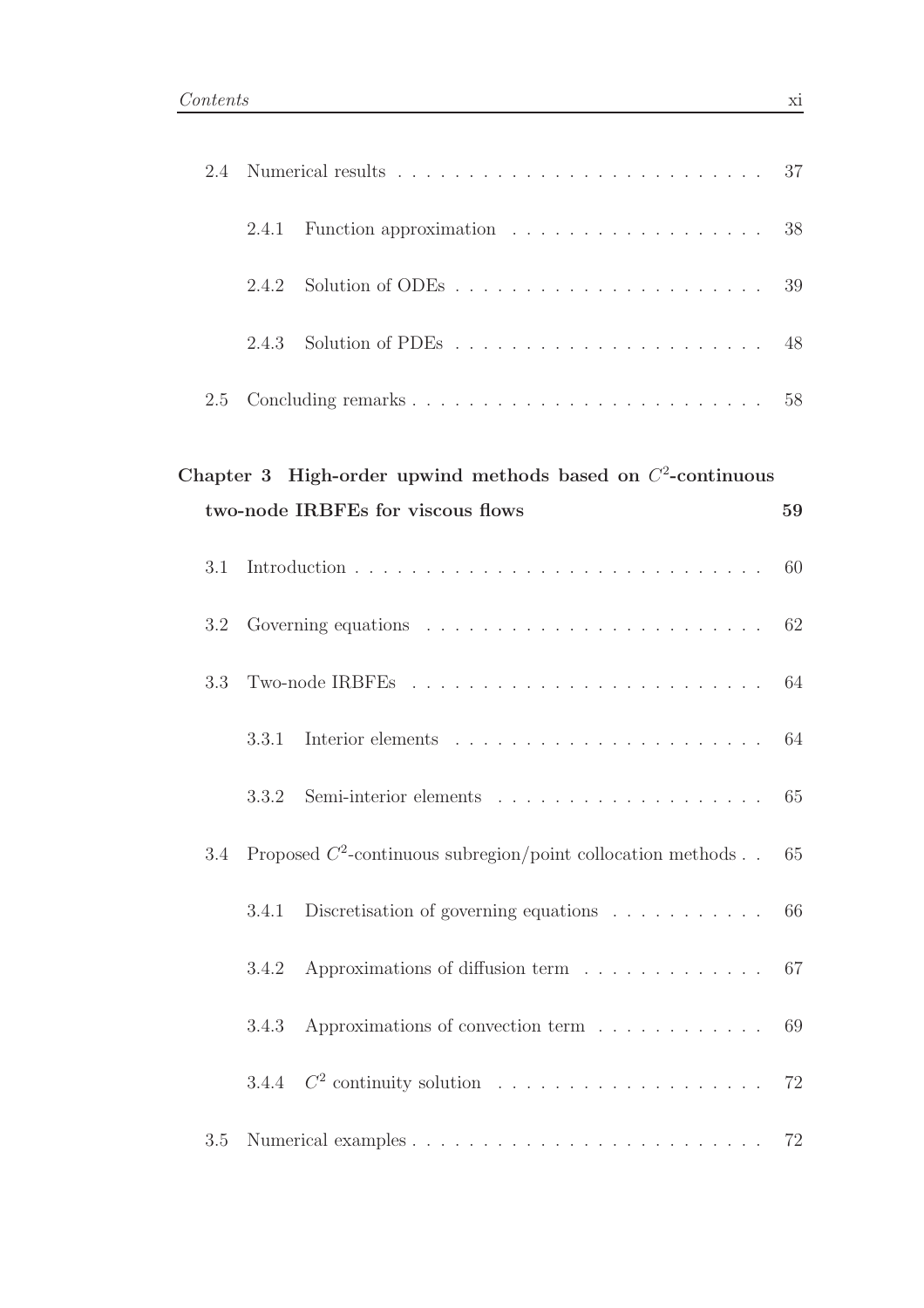|     | 3.5.2             | Flow past a circular cylinder in a channel $\ldots \ldots \ldots$ 87 |    |
|-----|-------------------|----------------------------------------------------------------------|----|
| 3.6 |                   |                                                                      |    |
|     | for viscous flows | Chapter 4 ADI method based on $C^2$ -continuous two-node IRBFEs      | 96 |
| 4.1 |                   |                                                                      |    |
| 4.2 |                   |                                                                      |    |
| 4.3 |                   | Derivation of $C^2$ -continuous ADI method 101                       |    |
|     | 4.3.1             | ADI scheme for N-S equations on a Cartesian grid $\ldots$ 101        |    |
|     | 4.3.2             | Proposed $C^2$ -continuous IRBFE-ADI method 103                      |    |
| 4.4 |                   |                                                                      |    |
|     | 4.4.1             |                                                                      |    |
|     |                   |                                                                      |    |
|     | 4.4.3             |                                                                      |    |
| 4.5 |                   |                                                                      |    |
|     |                   |                                                                      |    |

### Chapter 5 A  $C^2$ -continuous compact implicit method for parabolic equations 128 5.1 Introduction . . . . . . . . . . . . . . . . . . . . . . . . . . . . . 129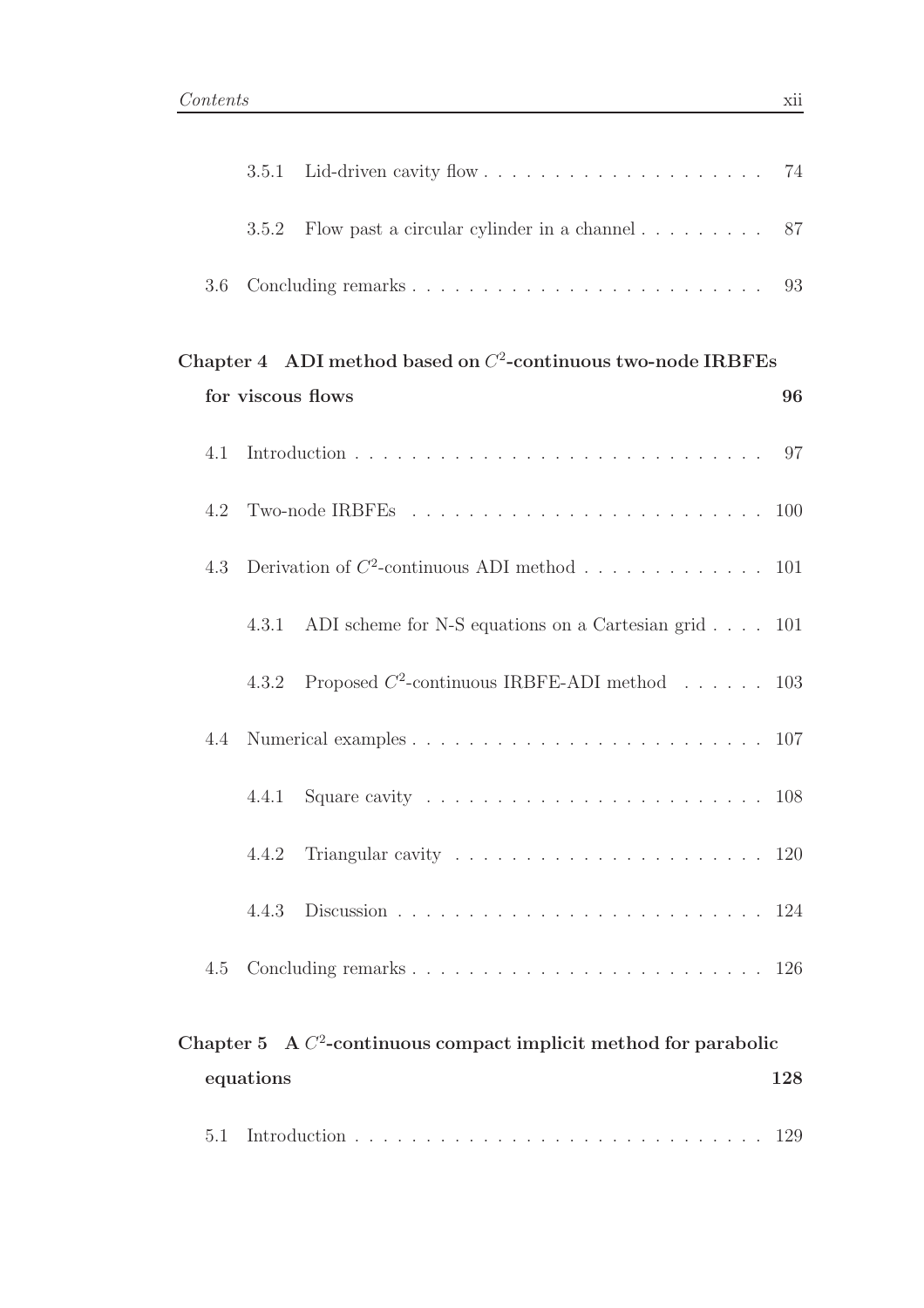| 5.2       |       | Proposed compact 2-node IRBF schemes 132                                 |            |
|-----------|-------|--------------------------------------------------------------------------|------------|
|           |       | 5.2.1 $C^2$ -continuous compact schemes on a uniform grid 134            |            |
|           |       | 5.2.2 $C^2$ -continuous compact schemes on a nonuniform grid 136         |            |
| 5.3       |       | Application to parabolic equations 139                                   |            |
|           | 5.3.1 | One-dimensional problems 140                                             |            |
|           | 5.3.2 | Two-dimensional problems 142                                             |            |
| 5.4       |       |                                                                          |            |
|           | 5.4.1 | Example 1: one-dimensional problem $\ldots \ldots \ldots \ldots 146$     |            |
|           | 5.4.2 | Example 2: rectangular domain problem $\ldots \ldots \ldots 153$         |            |
|           | 5.4.3 | Example 3: circular domain problem 158                                   |            |
|           | 5.4.4 | Example 4: a non-linear problem $\ldots \ldots \ldots \ldots \ldots 163$ |            |
| 5.5       |       |                                                                          |            |
|           |       |                                                                          |            |
| Chapter 6 |       | RBF-based multiscale control volume method for sec-                      |            |
|           |       | ond order elliptic problems with oscillatory coefficients                | <b>180</b> |
| 6.1       |       |                                                                          | 181        |
| 6.2       |       |                                                                          | 184        |
| 6.3       |       | Multiscale finite-element methods (MFEM) 184                             |            |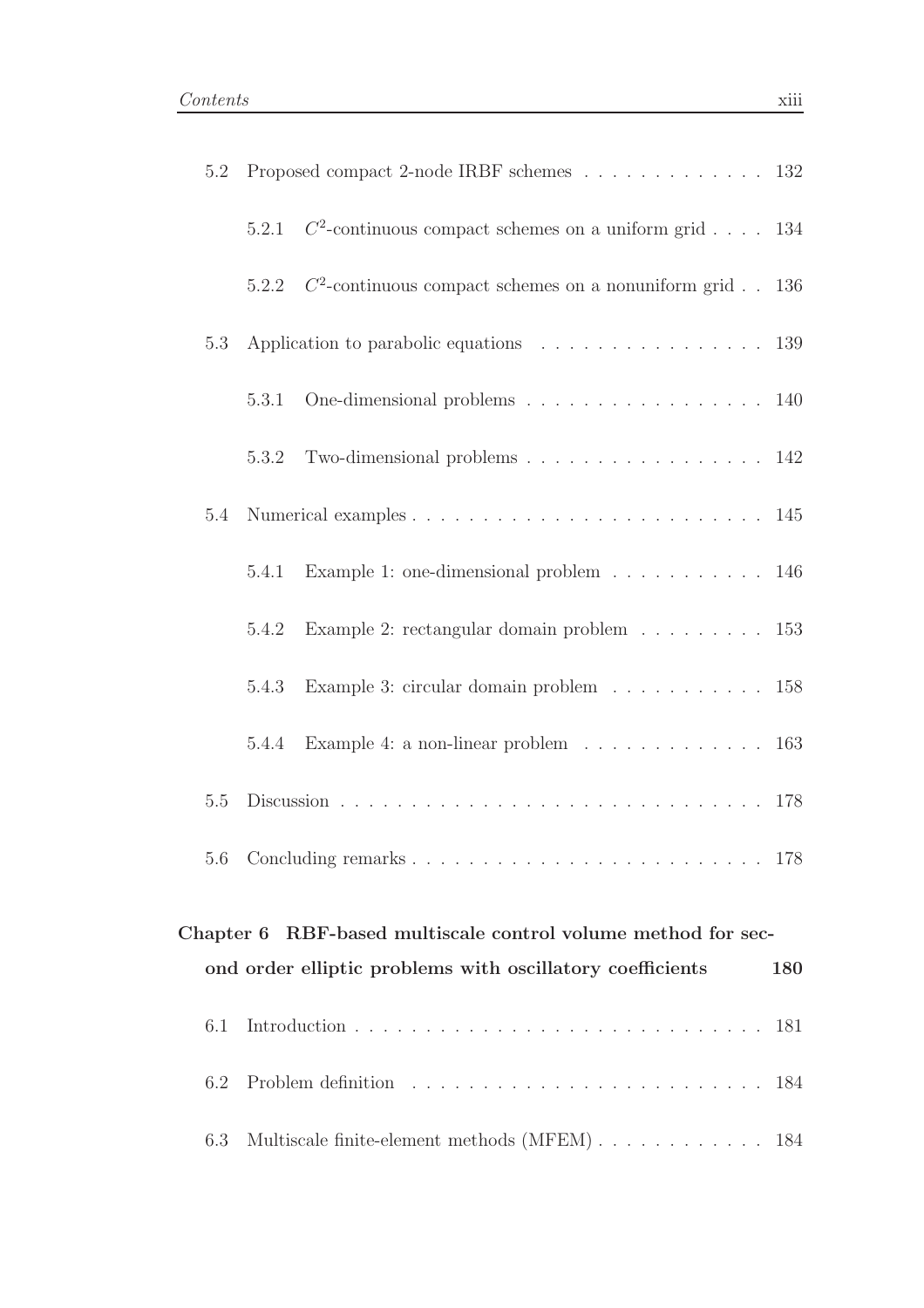| 6.4        | Multiscale finite volume method (MFVM) $\ldots \ldots \ldots \ldots \ldots$ 185      |            |
|------------|--------------------------------------------------------------------------------------|------------|
| 6.5        | Proposed RBF-based multiscale control volume method 192                              |            |
|            | 6.5.1                                                                                |            |
|            | Proposed method for 1D problems 194<br>6.5.2                                         |            |
|            | Proposed method for 2D problems 199<br>6.5.3                                         |            |
| 6.6        |                                                                                      |            |
|            | One-dimensional examples $\ldots \ldots \ldots \ldots \ldots \ldots 213$<br>6.6.1    |            |
|            | Two-dimensional examples $\ldots \ldots \ldots \ldots \ldots \ldots 220$<br>6.6.2    |            |
| 6.7        |                                                                                      |            |
|            | Chapter 7 Conclusions                                                                | 240        |
| 7.1        | Research contributions $\ldots \ldots \ldots \ldots \ldots \ldots \ldots \ldots 240$ |            |
| 7.2        |                                                                                      |            |
|            | Appendix A Analytic forms of integrated MQ basis functions                           | 248        |
|            | Appendix B Analytic forms of 2-node IRBFE basis functions in                         |            |
|            | physical space                                                                       | <b>250</b> |
| References |                                                                                      | 252        |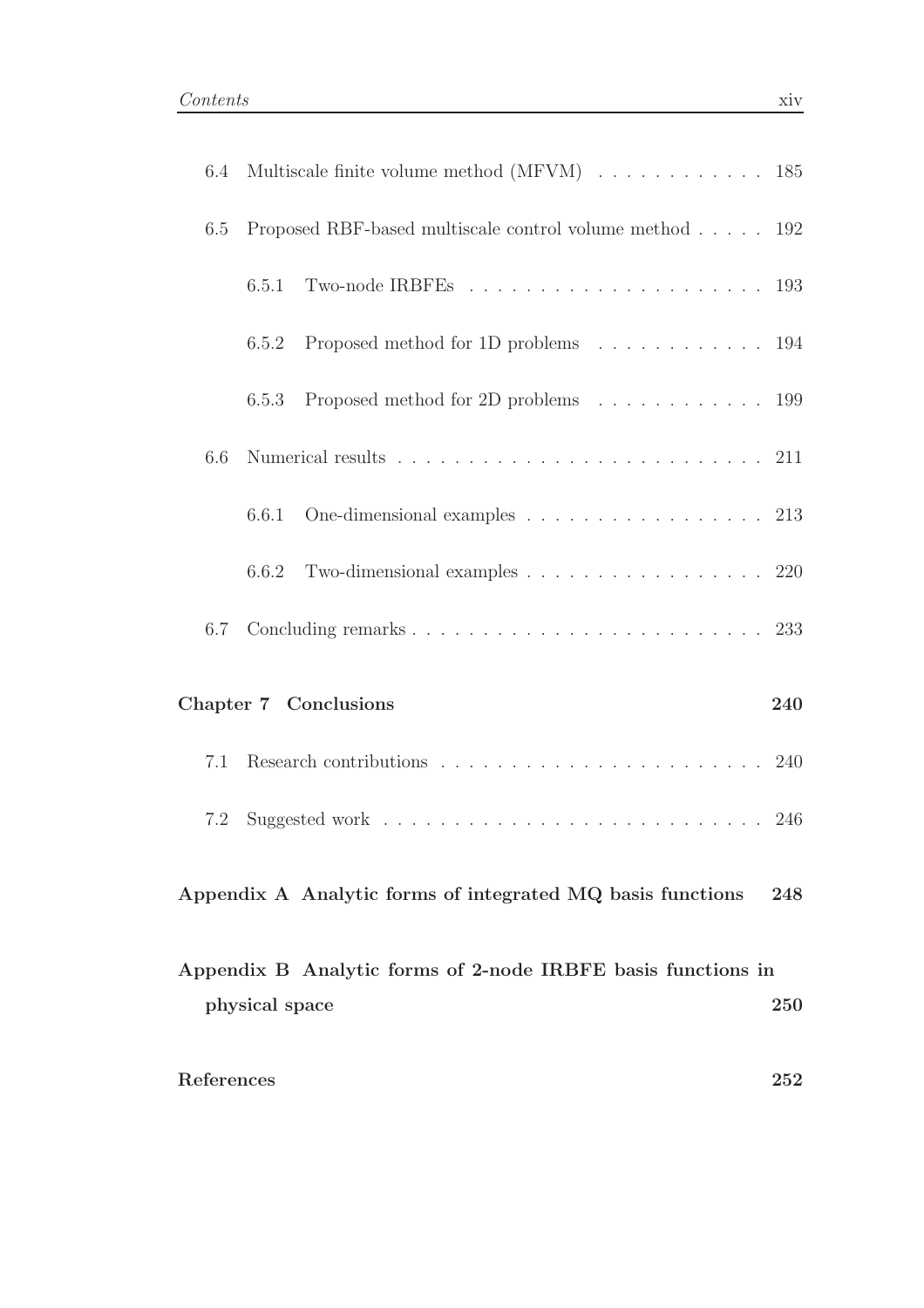# Acronyms & Abbreviations

| 1D-IRBF         | One-dimensional Integrated Radial Basis Function       |
|-----------------|--------------------------------------------------------|
| 2D-IRBF         | Two-dimensional Integrated Radial Basis Function       |
| ADI             | Alternating Direction Implicit                         |
| <b>BEM</b>      | Boundary Element Method                                |
| <b>C2NIRBFM</b> | Compact 2-node Integrated Radial Basis Function Method |
| CD              | Central Difference                                     |
| <b>CFD</b>      | Computational Fluid Dynamics                           |
| <b>CM</b>       | Collocation Method                                     |
| CM              | Convergence Measure                                    |
| <b>CPU</b>      | Central Processing Unit                                |
| <b>CV</b>       | Control Volume                                         |
| <b>CVM</b>      | Control Volume Method                                  |
| DGM             | Discontinuous Galerkin Method                          |
| <b>DRBF</b>     | Differentiated Radial Basis Function                   |
| <b>ETCM</b>     | Explicit Treatment of Convection Method                |
| <b>FD</b>       | Finite Difference                                      |
| <b>FDM</b>      | Finite Difference Method                               |
| FE              | Finite Element                                         |
| <b>FEM</b>      | Finite Element Method                                  |
| FSS             | Fine Scale Solver                                      |
| <b>FVM</b>      | Finite Volume Method                                   |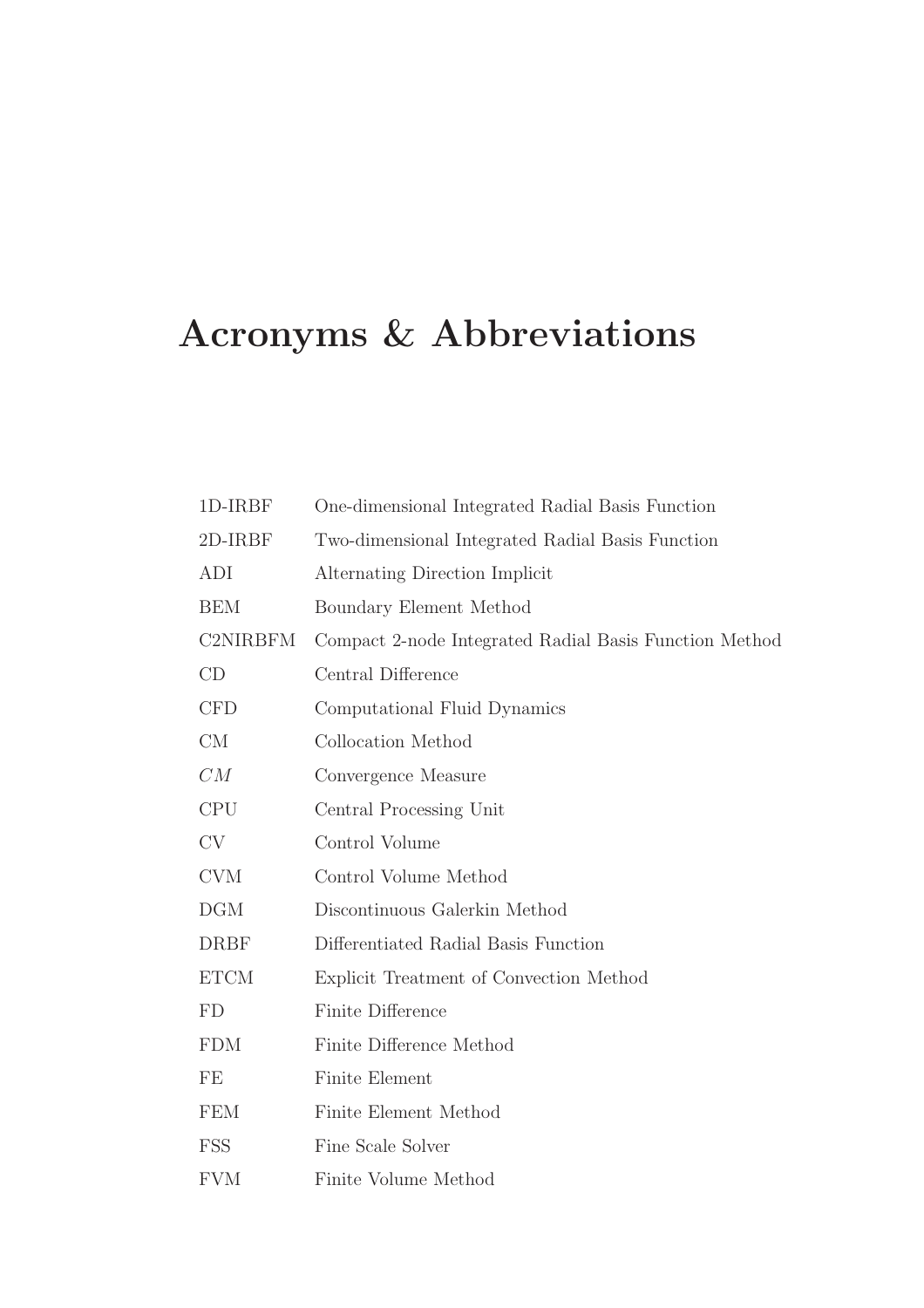| <b>HMM</b>   | Heterogeneous Multiscale Method          |
|--------------|------------------------------------------|
| HOC          | High-Order Compact                       |
| <b>IRBF</b>  | Integrated Radial Basis Function         |
| <b>IRBFE</b> | Integrated Radial Basis Function Element |
| <b>LCR</b>   | Local Convergence Rate                   |
| <b>LHS</b>   | Left Hand Side                           |
| LR           | Line Relaxation                          |
| MD           | Multidomain                              |
| <b>MFEM</b>  | Multiscale Finite Element Method         |
| <b>MFVM</b>  | Multiscale Finite Volume Method          |
| <b>MHM</b>   | Mathematical Homogenisation Method       |
| MQ           | Multiquadric                             |
| N-S          | Navier-Stokes                            |
| ODE          | Ordinary Differential Equation           |
| <b>PDE</b>   | Partial Differential Equation            |
| <b>PR</b>    | Peaceman and Rachford                    |
| <b>RBF</b>   | Radial Basis Function                    |
| <b>RHS</b>   | Right Hand Side                          |
| SVD          | Singular Value Decomposition             |
| UW           | Upwind                                   |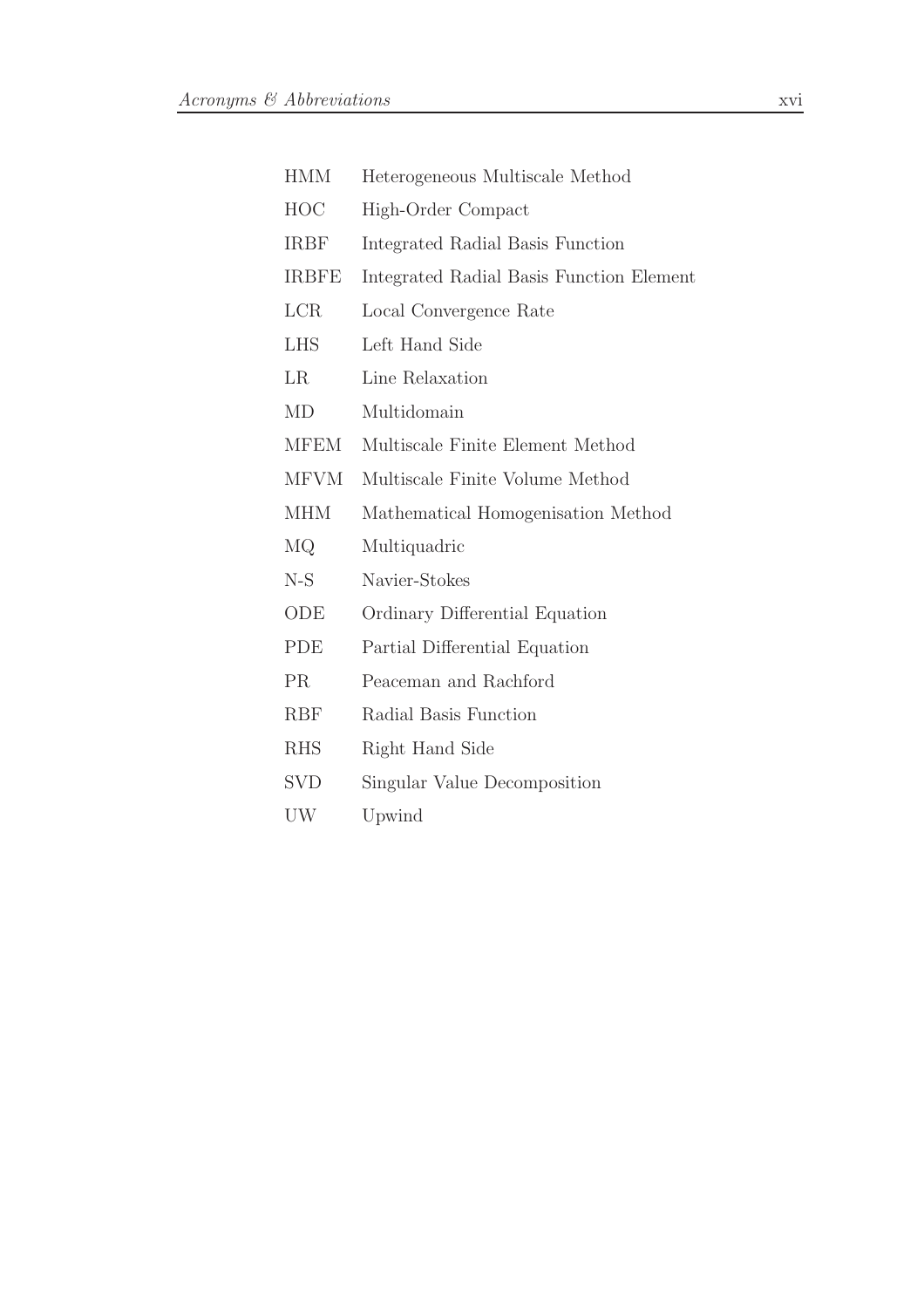## List of Tables

| 2.1 | List of semi-interior elements and their characteristics. $\ldots$ .                                                                                                      | 33 |
|-----|---------------------------------------------------------------------------------------------------------------------------------------------------------------------------|----|
| 2.2 | ODE, Problem 1, Dirichlet boundary conditions: rates of con-<br>vergence $O(h^{\alpha})$ for $\phi$ and $\partial \phi / \partial x$ for several large $\beta$ values and | 45 |
| 2.3 | ODE, Problem 1, Dirichlet-Neumann boundary conditions: rates<br>of convergence $O(h^{\alpha})$ for $\phi$ and $\partial \phi / \partial x$ for two semi-interior ele-     | 45 |
| 2.4 | ODE, Problem 2, Dirichlet boundary conditions: rates of con-<br>vergence $O(h^{\alpha})$ for $\phi$ and $\partial \phi / \partial x$ for several $\beta$ values and semi- | 46 |
| 2.5 | ODE, Problem 2, Dirichlet and Neumann boundary conditions,<br>D3-N2 treatment: rates of convergence $O(h^{\alpha})$ for $\phi$ and $\partial \phi / \partial x$           | 46 |
| 2.6 | PDE, Problem 1 and Problem 2: Rates of grid convergence<br>$O(h^{\alpha})$ for the field variable and its first-order partial derivatives,                                | 55 |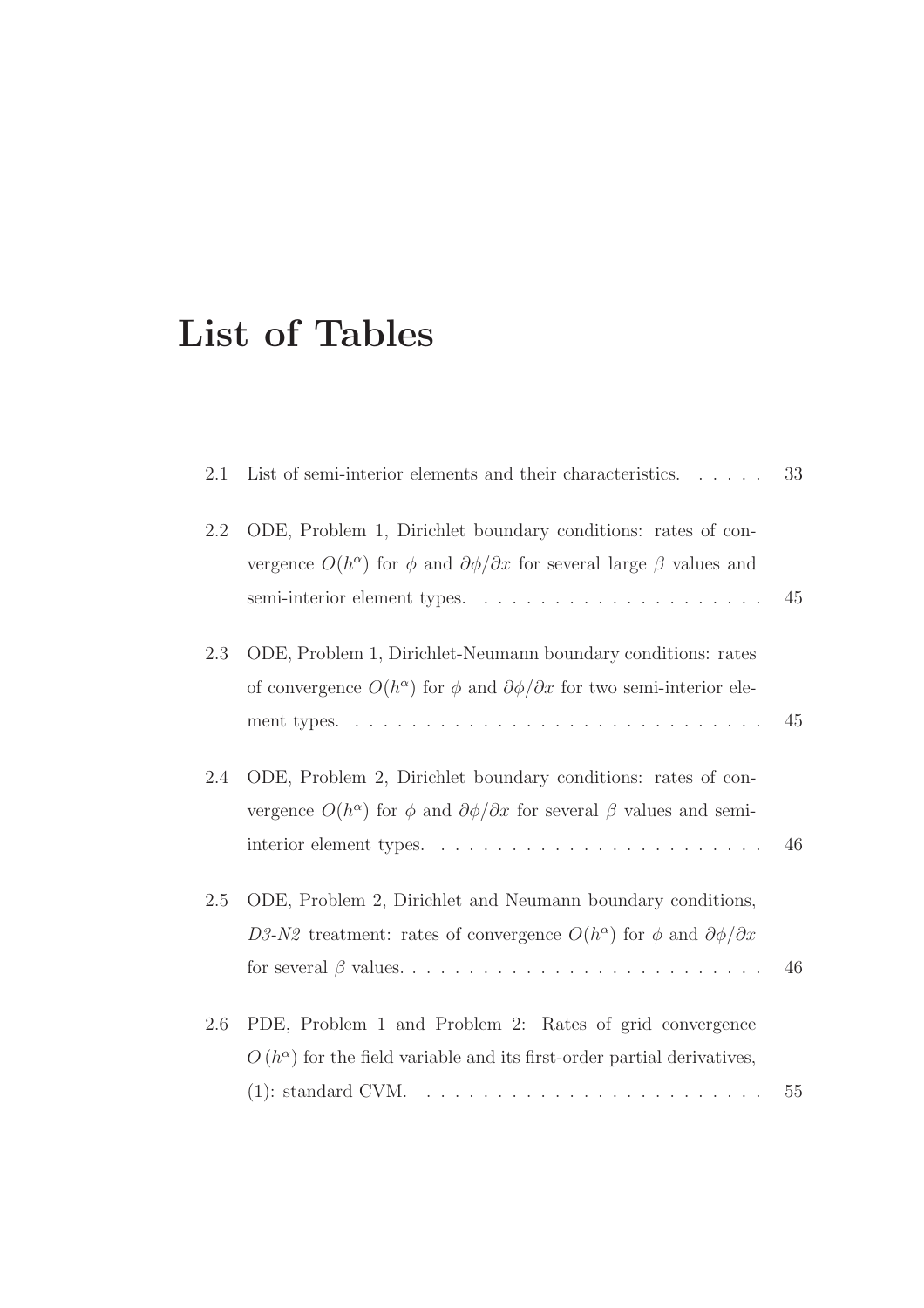| 3.1 | Lid-driven cavity flow, IRBFE-CVM, $Re = 100$ : extrema of ve-                                             |    |
|-----|------------------------------------------------------------------------------------------------------------|----|
|     | locity profiles on the vertical and horizontal centrelines of the                                          |    |
|     | cavity. $\left[\star\right]$ is Ghia et al. (1982) and $\left[\star\star\right]$ is Botella and Peyret     |    |
|     |                                                                                                            | 79 |
| 3.2 | Lid-driven cavity flow, IRBFE-CVM, $Re = 1000$ : extrema of the                                            |    |
|     | vertical and horizontal velocity profiles through the centrelines of                                       |    |
|     | the cavity. $\left[\star\right]$ is Ghia et al. (1982) and $\left[\star\star\right]$ is Botella and Peyret |    |
|     |                                                                                                            | 80 |
| 3.3 | Lid-driven cavity flow, IRBFE-CVM, $Re = 1000$ : percentage er-                                            |    |
|     | rors relative to the spectral benchmark results for the extreme                                            |    |
|     | values of the velocity profiles on the centrelines. Results of up-                                         |    |
|     | wind central difference (UW-CD), central difference (CD-CD)                                                |    |
|     | and global 1D-IRBF-CVM are taken from Mai-Duy and Tran-                                                    |    |
|     |                                                                                                            | 81 |
| 3.4 | Lid-driven cavity flow, IRBFE-CM, $Re = 1000$ : effects of $\beta$ on                                      |    |
|     | the solution accuracy. The present results at the "optimal" value                                          |    |
|     | (i.e. about 3) with a grid of $51 \times 51$ are in better agreement with                                  |    |
|     | the benchmark spectral results than those by 1D-IRBF-CM using                                              |    |
|     | the same grid and by FDM using a much denser grid. $\left[\star\right]$ is Mai-                            |    |
|     | Duy and Tran-Cong (2009b), $[\star \star]$ is Ghia et al. (1982), and $[\star \star \star]$                |    |
|     |                                                                                                            | 82 |
| 3.5 | Flow past a circular cylinder in a channel, IRBFE-CVM, $\gamma$ =                                          |    |
|     | 0.5: The critical Reynolds number $Re_{crit}$ for the formation of the                                     |    |
|     | steady recirculation zone behind the cylinder.                                                             | 91 |
|     |                                                                                                            |    |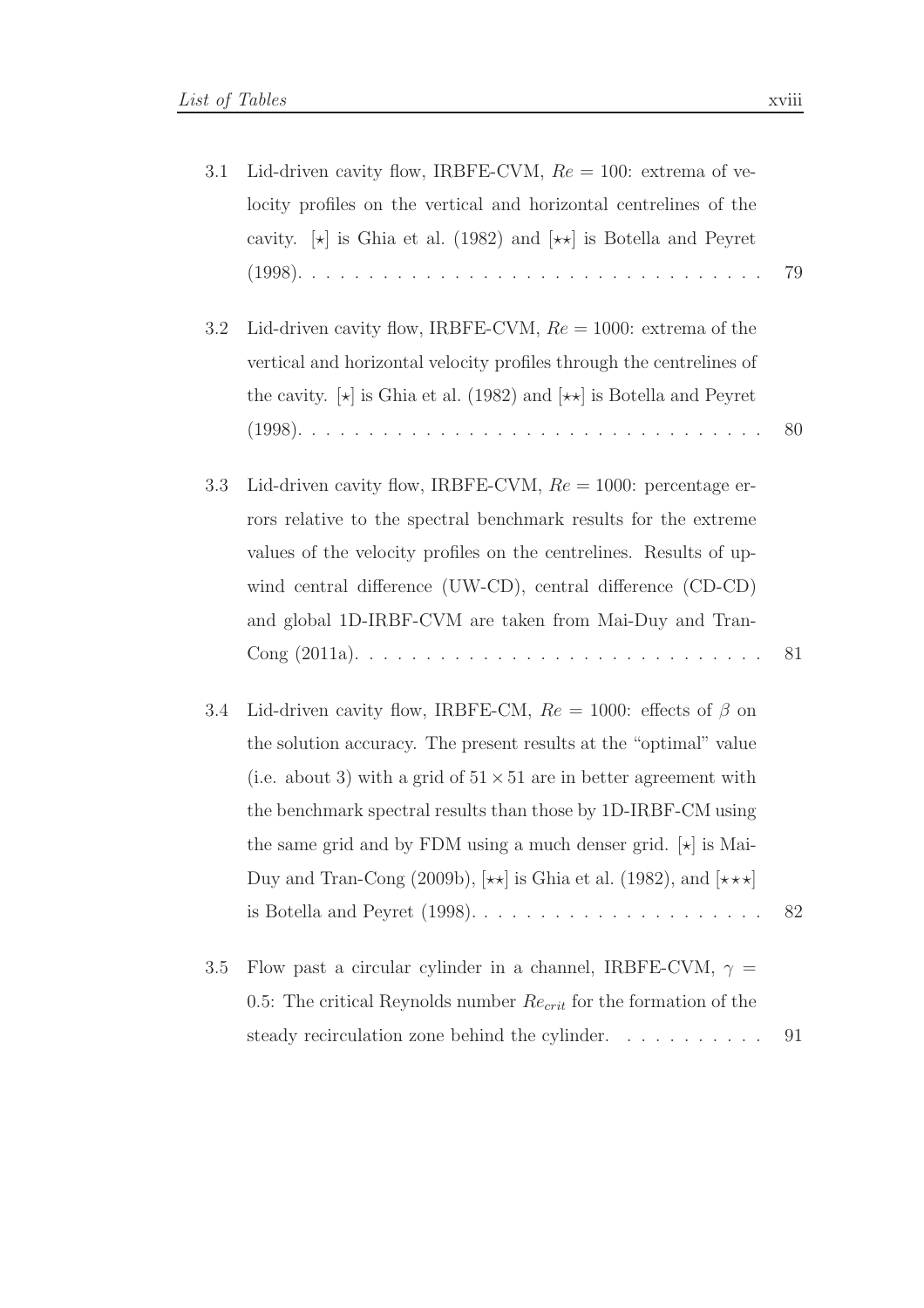- 3.6 Flow past a circular cylinder in a channel,  $\gamma = 0.5$ ,  $Re = 60$ : minimum velocity  $u_{min}$  and its position on the centreline, and the length of recirculation zones behind the cylinder  $(L_w)$ . It is noted that the case of  $Re = 60$  and  $\gamma = 0.5$  here is equivalent to the case of  $Re = 45$  and  $\gamma = 0.5$  in Singha and Sinhamahapatra (2010). . . . . . . . . . . . . . . . . . . . . . . . . . . . . . . . . 91
- 4.1 Square cavity flow: computational times. . . . . . . . . . . . . . 113
- 4.2 Square cavity flow: extrema of the vertical and horizontal velocity profiles along the centrelines of the cavity. % denotes percentage errors relative to the benchmark spectral results (Botella and Peyret 1998). Results of the global 1D-IRBF-C, FDM and Benchmark are taken from Mai-Duy and Tran-Cong (2009b), Ghia et al. (1982) and Botella and Peyret (1998) respectively. . 115
- 5.1 One-dimensional problem, Dirichlet boundary conditions only,  $N = (21, 23, \ldots, 63), \Delta t = 0.001$ : condition numbers of the system matrix and relative  $L_2$  errors of the approximate solution  $\phi$ at  $t = 1$  for various values of h by the 3-point FD method and the present compact 2-point IRBF method ( $\beta = 231$ ). LCR stands for local convergence rate. . . . . . . . . . . . . . . . . . . . . . 148
- 5.2 One-dimensional problem, Dirichlet and Neumann boundary conditions,  $N = (21, 23, \ldots, 63), \Delta t = 0.001$ : condition numbers of the system matrix and relative  $L_2$  errors of the approximate solution  $\phi$  at  $t = 1$  for various values of h by the 3-point FD method and the present compact 2-point IRBF method ( $\beta = 231$ ). LCR stands for local convergence rate. . . . . . . . . . . . . . . . . . 151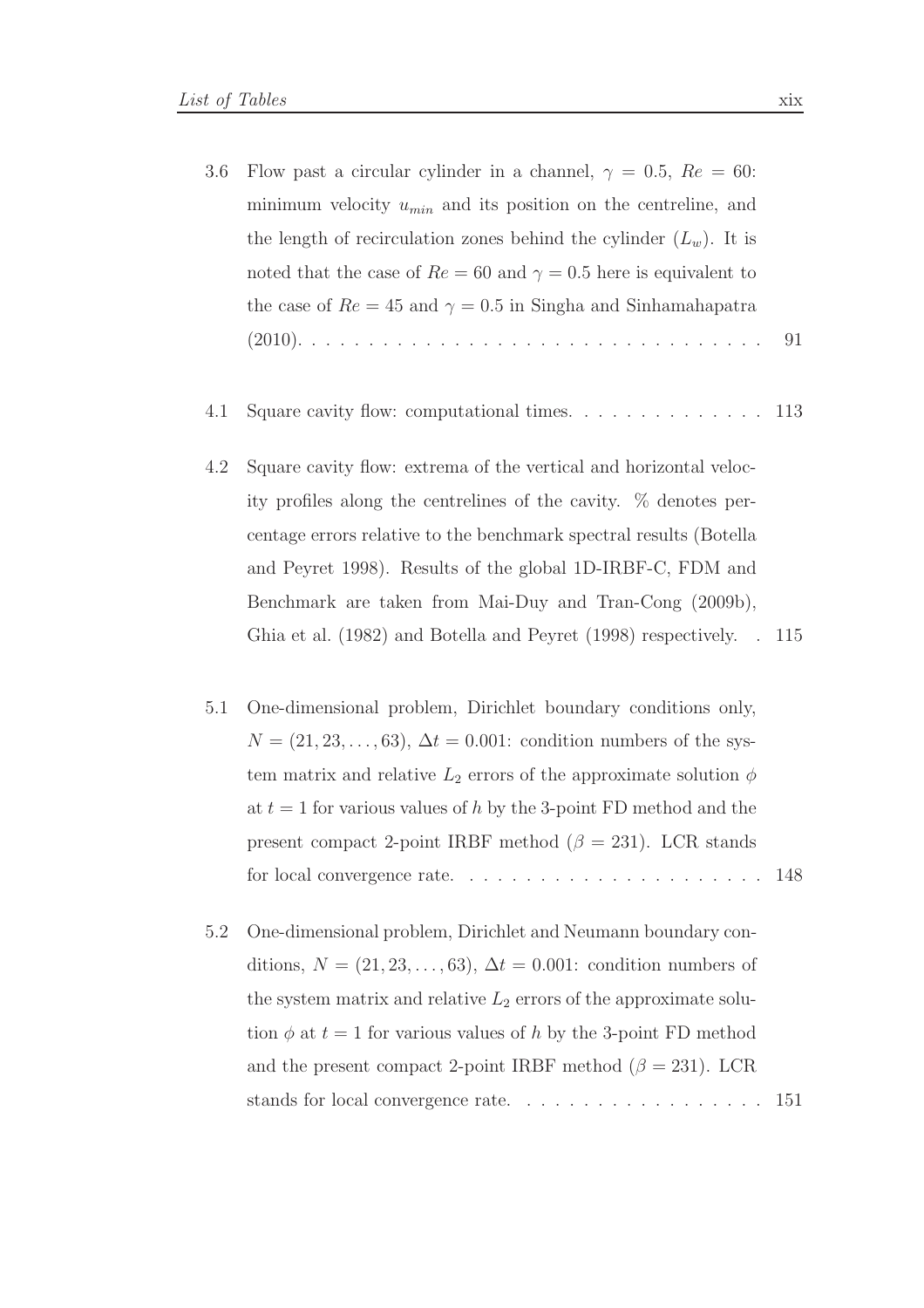- 5.3 Rectangular domain problem, Dirichlet boundary conditions only,  $N_x \times N_y = (21 \times 21, 23 \times 23, \dots, 63 \times 63), \Delta t = 0.001$ : condition numbers of the system matrix on a grid line and relative  $L_2$ errors of the approximate solution  $\phi$  at  $t = 1$  for various values of h by the 3-point FD method and the present compact 2-point IRBF method ( $\beta = 124$ ). LCR stands for local convergence rate. 155
- 5.4 Circular domain problem,  $N_x \times N_y = (21 \times 21, 23 \times 23, \ldots, 51 \times$ 51),  $\Delta t = 0.001$ : maximum condition numbers of the system matrix on a grid line and relative  $L_2$  errors of the approximate solution  $\phi$  at  $t = 0.05$  for various values of h by the present compact 2-point IRBF method ( $\beta = 330$ ). LCR stands for local convergence rate. . . . . . . . . . . . . . . . . . . . . . . . . . . 161
- 5.5 Lid-driven cavity flow: extrema of the vertical and horizontal velocity profiles along the centrelines of the cavity. % denotes percentage errors relative to the benchmark spectral results (Botella and Peyret 1998). Results of the FDM are taken from Ghia et al. (1982). . . . . . . . . . . . . . . . . . . . . . . . . . . . . . . . . 172
- 6.1 One-dimensional example 1,  $\varepsilon = 0.01$ , Strategy 1:  $L_2$  errors of the field variable, its first and second derivatives. It is noted that the set of test nodes contains 10, 001 uniformly distributed points. LCR stands for local convergence rate. . . . . . . . . . . 216
- 6.2 One-dimensional example 1,  $\varepsilon = 0.01$ , Strategy 2:  $L_2$  errors of the field variable, its first and second derivatives. It is noted that the set of test nodes contains 10, 001 uniformly distributed points. LCR stands for local convergence rate . . . . . . . . . . 217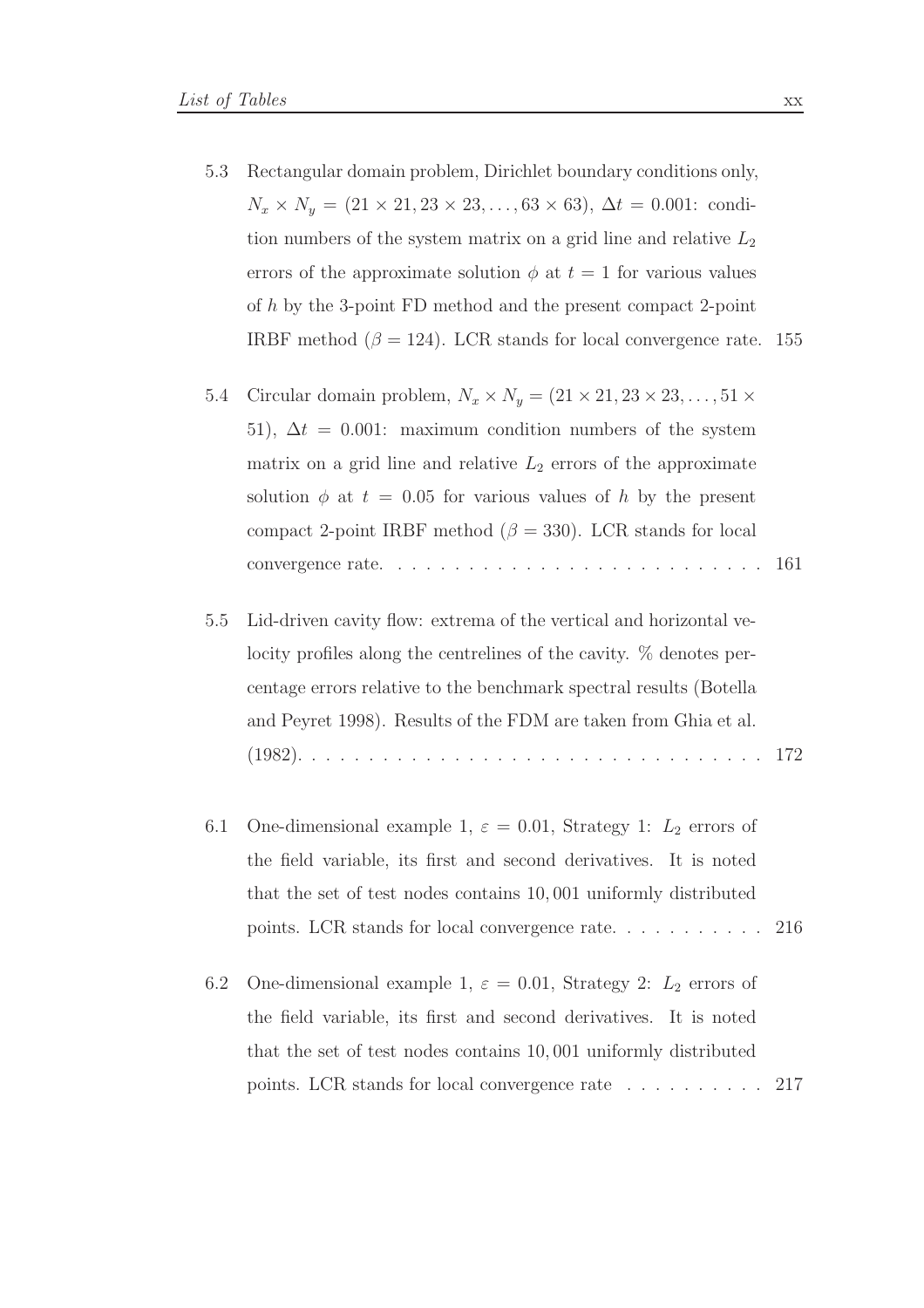|     | One-dimensional example 2, $\varepsilon = 0.01$ , Strategy 1: $L_2$ errors of    | 6.3 |
|-----|----------------------------------------------------------------------------------|-----|
|     | the field variable, its first and second derivatives by the present              |     |
|     | method. It is noted that the set of test nodes contains 100,001                  |     |
|     | uniformly distributed points. LCR stands for local convergence                   |     |
|     |                                                                                  |     |
|     | One-dimensional example 2, $\varepsilon = 0.01$ , Strategy 2: $L_2$ errors of    | 6.4 |
|     | the field variable, its first and second derivatives by the present              |     |
|     | method. It is noted that the set of test nodes contains 100,001                  |     |
|     | uniformly distributed points. LCR stands for local convergence                   |     |
|     |                                                                                  |     |
|     | Two-dimensional example 1: $L_2$ errors of the field variable, its               | 6.5 |
|     | first and second derivatives. LCR stands for local convergence                   |     |
|     |                                                                                  |     |
|     | Two-dimensional example 2, $\varepsilon = 0.1$ : $L_2$ errors of the field vari- | 6.6 |
|     | able, its first and second derivatives. LCR stands for local con-                |     |
|     |                                                                                  |     |
|     | Two-dimensional example 2, $\varepsilon = 0.01$ : $L_2$ errors of the field      | 6.7 |
|     | variable, its first and second derivatives. LCR stands for local                 |     |
| 236 |                                                                                  |     |
|     |                                                                                  |     |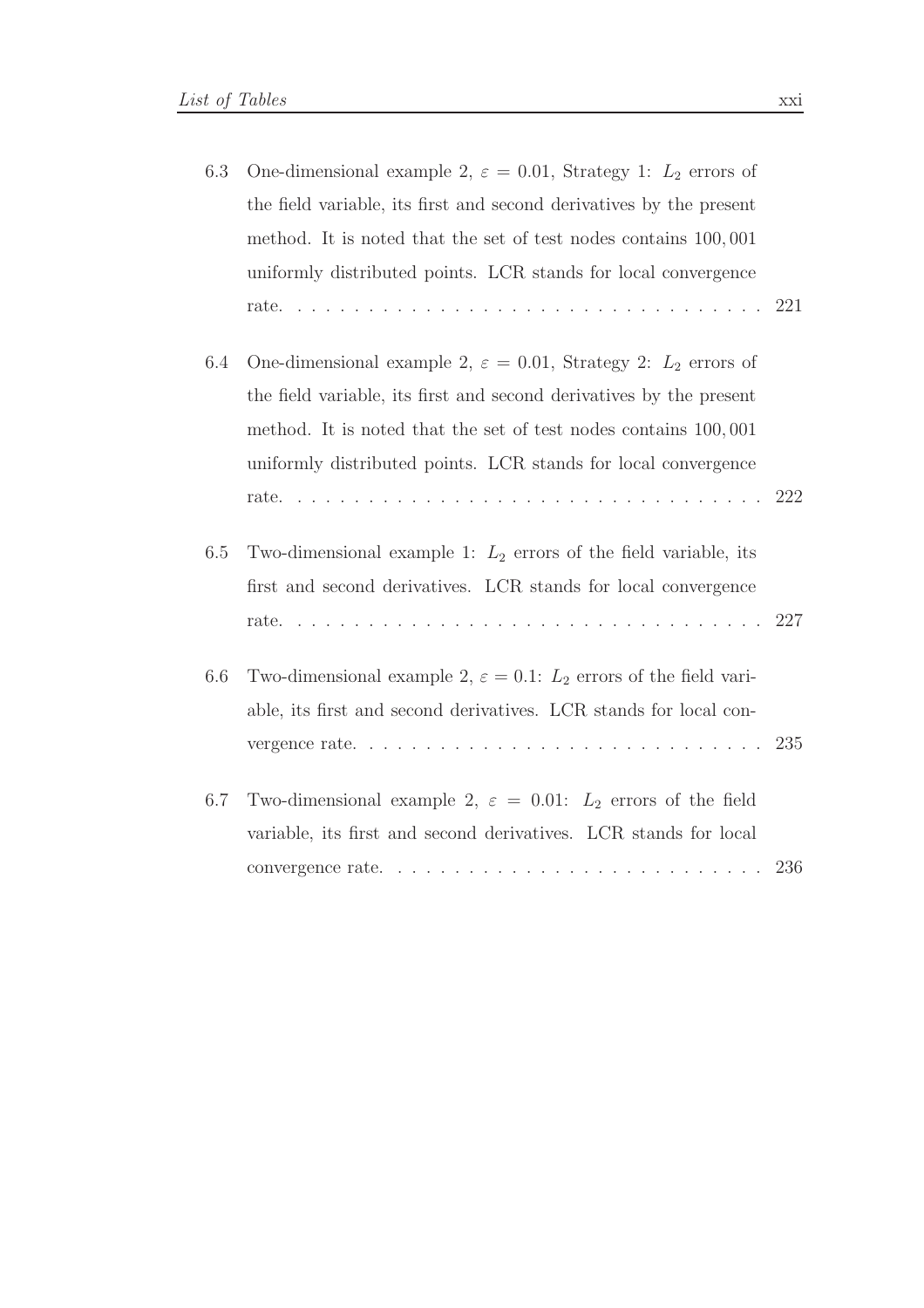# List of Figures

| 1.1     | Exact solution of problem (1.22)-(1.24) for $\epsilon = 0.01$ : (a) field<br>variable, (b) its zoomed part, (c) its first-order derivative, (d) its<br>second-order derivative                                                                                                 | 14 |
|---------|--------------------------------------------------------------------------------------------------------------------------------------------------------------------------------------------------------------------------------------------------------------------------------|----|
| 2.1     | A domain is embedded in a Cartesian grid with interior and semi-                                                                                                                                                                                                               | 28 |
| 2.2     | Schematic outline for 2-node IRBFE                                                                                                                                                                                                                                             | 29 |
| 2.3     | Schematic outline for a control volume in $2D. \ldots \ldots \ldots$                                                                                                                                                                                                           | 34 |
| 2.4     | Function approximation: Approximation for functions (left) and<br>their first-order derivative (right) by using one IRBFE only. It<br>can be seen that the present two-node IRBFE is able to produce<br>non-linear behaviours (i.e. curved lines) between the two extremes. 40 |    |
| 2.5     | Function approximation ( <i>continued</i> ), trigonometric function: Ap-<br>proximations for the function (left) and its first-order derivative                                                                                                                                | 41 |
| $2.6\,$ | Control volumes associated with interior and boundary nodes in                                                                                                                                                                                                                 | 42 |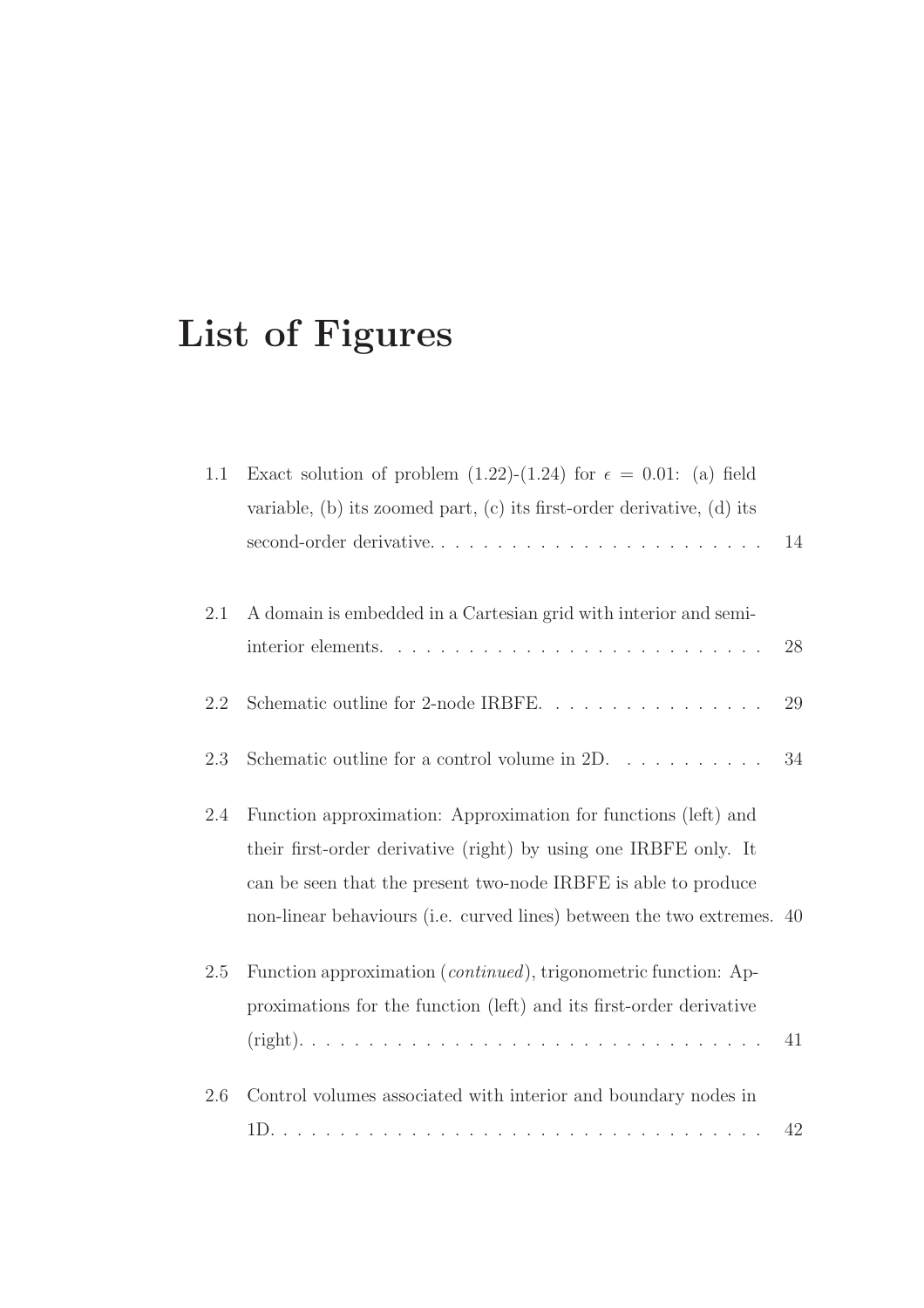| 2.7 | ODE, Problem 1, Dirichlet boundary conditions, $n = 9$ : Compar-<br>ison of the exact and approximate solutions for $\phi$ and $d\phi/dx$ by                                                                                                                                                                               |    |
|-----|----------------------------------------------------------------------------------------------------------------------------------------------------------------------------------------------------------------------------------------------------------------------------------------------------------------------------|----|
|     | the present $D1-D1$ strategy (left) and the standard CV method                                                                                                                                                                                                                                                             | 43 |
| 2.8 | ODE, Problem 1, Dirichlet boundary conditions: $h$ -adaptivity<br>studies conducted with several values of $\beta$ for the D1-D1 strategy.<br>It is noted that results with $\beta = (5, 10, 15)$ are undistinguishable.                                                                                                   | 44 |
| 2.9 | ODE, Problem 1, Dirichlet boundary conditions: Effects of types<br>of semi-interior elements on the solution accuracy for $\beta = 15$                                                                                                                                                                                     | 44 |
|     | 2.10 ODE, Problem 1, Dirichlet boundary conditions: $\beta$ -adaptivity<br>studies conducted with $n = 9$ (left) and $n = 153$ (right) for three                                                                                                                                                                           | 47 |
|     | 2.11 ODE, Problem 1, Dirichlet and Neumann boundary conditions:<br>Effects of types of semi-interior elements on the solution accu-<br>racy for $\beta = 1$ (left) and $\beta = 15$ (right). It is noted that plots<br>have the same scaling and results by the two boundary treatment<br>strategies are undistinguishable | 48 |
|     | 2.12 ODE, Problem 2: Exact solution (a) and its first-order derivative                                                                                                                                                                                                                                                     | 49 |
|     | 2.13 ODE, Problem 2, Dirichlet boundary conditions: h-adaptivity<br>studies conducted with $\beta = 1$ (left) and $\beta = 15$ (right).                                                                                                                                                                                    | 50 |
|     | 2.14 ODE, Problem 2: $\beta$ -adaptivity studies conducted with $n = 103$<br>(left) and $n = 383$ (right) for three different semi-interior element                                                                                                                                                                        | 50 |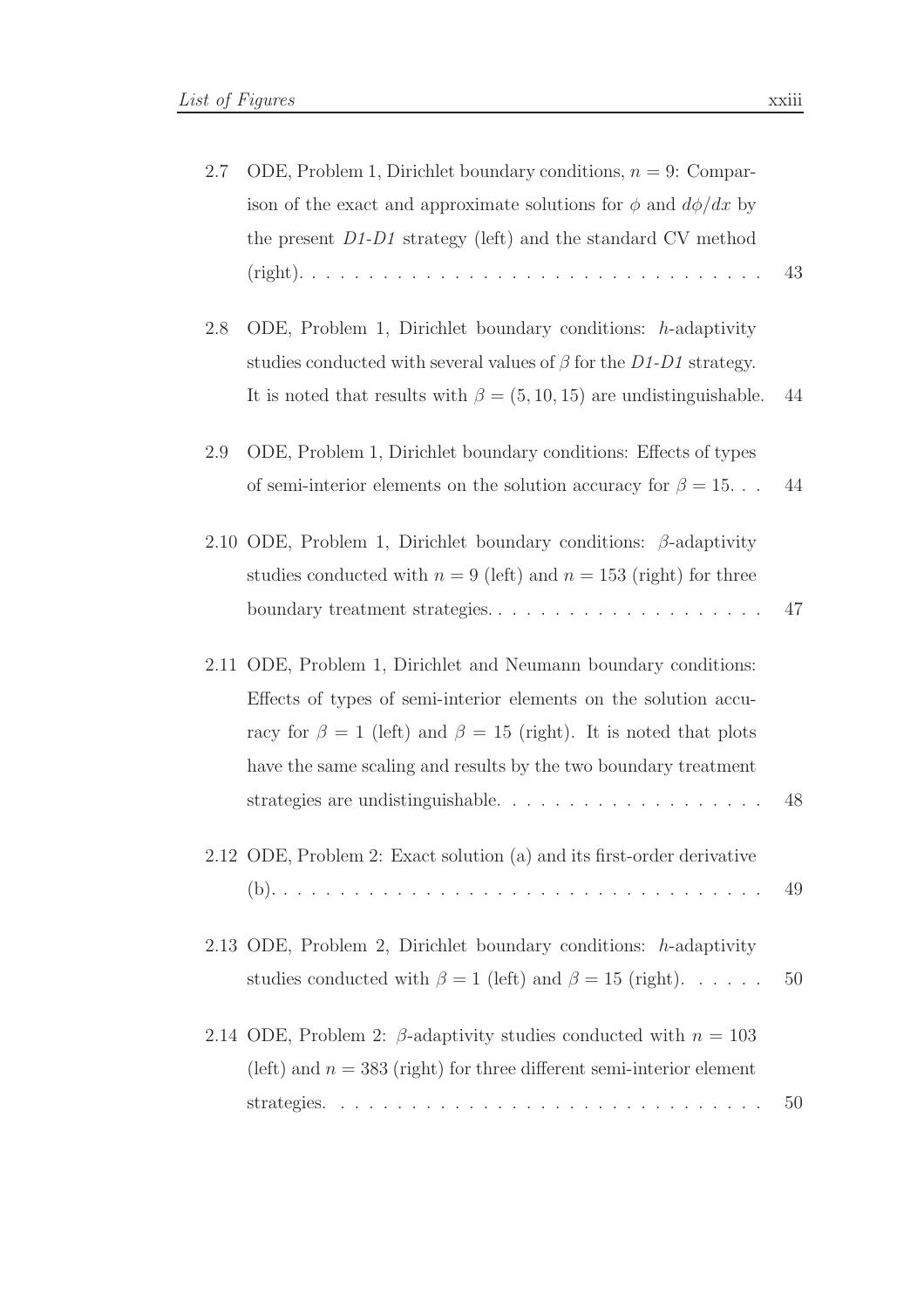| 2.15 ODE, Problem 2, Dirichlet and Neumann boundary conditions:             |  |
|-----------------------------------------------------------------------------|--|
| h-adaptivity (left) and $\beta$ -adaptivity (right) studies for the $D3-N2$ |  |
|                                                                             |  |
| 2.16 Half control volume associated with a boundary node in 2D 51           |  |
| 2.17 PDE, Problem 1, rectangular domain, Dirichlet boundary con-            |  |
| ditions: h-adaptivity studies for the $D1-D1$ (left) and $D2-D2$            |  |
|                                                                             |  |
| 2.18 PDE, Problem 1, rectangular domain, Dirichlet and Neumann              |  |
| boundary conditions: h-adaptivity studies conducted with $\beta = 1$        |  |
| and $\beta = 15$ for the <i>D1-N2</i> strategy. 53                          |  |
| 2.19 PDE, Problem 2: Geometry and discretisation. Boundary nodes            |  |
| donoted by a are concreted by the intersection of the grid lines            |  |

| 2.19 PDE, Problem 2: Geometry and discretisation. Boundary nodes                         |  |
|------------------------------------------------------------------------------------------|--|
| denoted by $\circ$ are generated by the intersection of the grid lines                   |  |
| and the boundary. $\dots \dots \dots \dots \dots \dots \dots \dots \dots \dots \dots 57$ |  |

- 2.20 PDE, Problem 2, circular domain, Dirichlet boundary conditions: the solution accuracy using the D1-D1 strategy and  $\beta = 15$ . . . 58
- 3.1 Lid-driven cavity flow, IRBFE-CVM,  $Re = 1000$ , grid =  $81 \times 81$ , solution at  $Re = 400$  used as initial guess: convergence behaviour. Scheme 1 using a time step of  $3 \times 10^{-4}$  converges remarkably faster than the no-upwind version using a time step of  $7 \times 10^{-6}$ . It is noted that the latter diverges for time steps greater than  $7 \times 10^{-6}$ . *CM* denotes the convergence measure as defined by (3.38). . . . . . . . . . . . . . . . . . . . . . . . . . . . . . . 74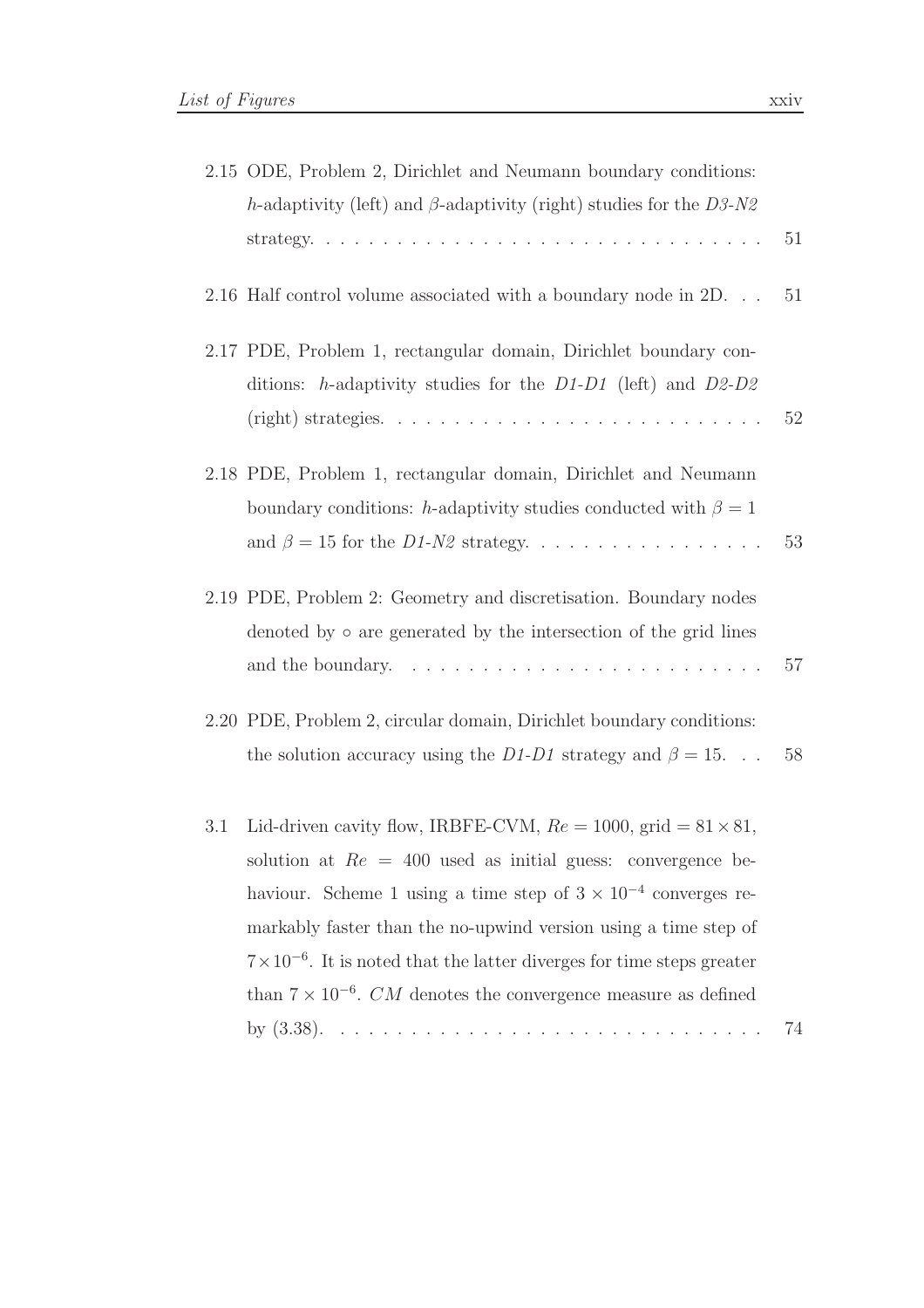- 3.2 Lid-driven cavity flow, IRBFE-CM,  $Re = 1000$ , grid  $= 81 \times 81$ , solution at  $Re = 400$  used as initial guess: convergence behaviour. Scheme 2 and Scheme 3, using a time step of  $3 \times 10^{-4}$ and 10−<sup>4</sup> , respectively, converge remarkably faster than the noupwind version using a time step of  $8 \times 10^{-6}$ . It is noted that the latter diverges for time steps greater than  $8 \times 10^{-6}$ . CM denotes the convergence measure as defined by  $(3.38)$ . . . . . . . . . . . . 75
- 3.3 Lid-driven cavity flow, IRBFE-CVM,  $Re = 3200$ , grid  $= 91 \times 91$ , solution at  $Re = 2000$  used as initial guess: convergence behaviour. Scheme 1 using a time step of 10−<sup>4</sup> converges remarkably faster than the no-upwind version using a time step of  $8 \times 10^{-7}$ . It is noted that the latter diverges for time steps greater than  $8 \times 10^{-7}$ . *CM* denotes the convergence measure as defined by (3.38). . . . . . . . . . . . . . . . . . . . . . . . . . . . . . . . . 76
- 3.4 Lid-driven cavity flow, IRBFE-CVM: velocity profiles on the vertical (left) and horizontal (right) centrelines at different grids, results by Ghia et al. (1982) were obtained at a grid of  $129 \times 129$ . [∗] is Ghia et al. (1982) and [∗∗] is Botella and Peyret (1998). . 83
- 3.5 Lid-driven cavity flow, IRBFE-CVM: velocity profiles on the vertical (left) and horizontal (right) centrelines at different grids, results by Ghia et al. (1982) were obtained at a grid of  $129 \times 129$ . [∗] is Ghia et al. (1982) and [∗∗] is Botella and Peyret (1998). . 84
- 3.6 Lid-driven cavity flow, IRBFE-CVM: stream and iso-vorticity lines for several Re numbers and grid sizes. The contour values are taken to be the same as those in Ghia et al. (1982) and Sahin and Owens (2003) respectively. . . . . . . . . . . . . . . . . . . 85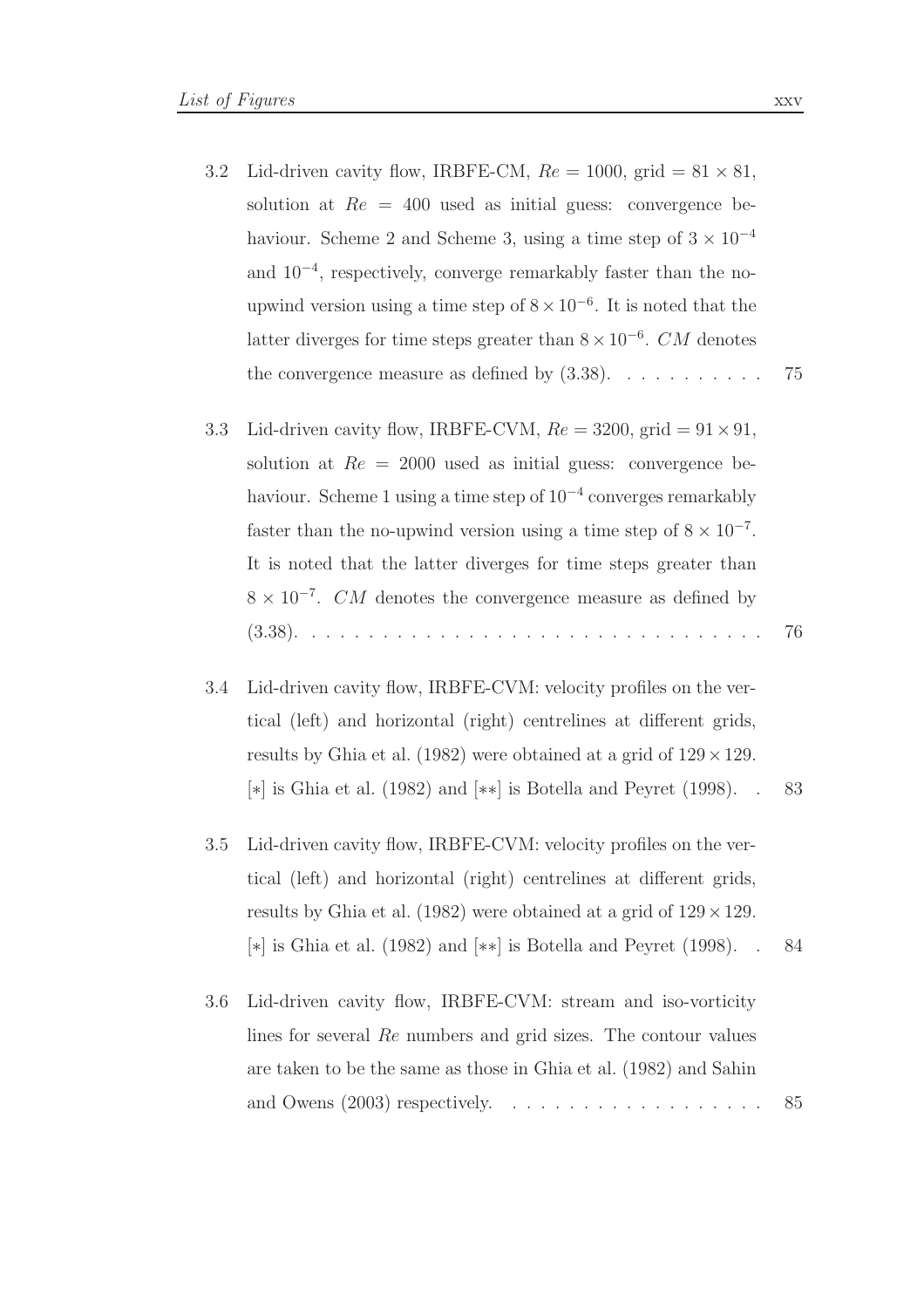| 3.7 | Lid-driven cavity flow, IRBFE-CVM: stream and iso-vorticity<br>lines for several Re numbers and grid sizes. The contour values<br>are taken to be the same as those in Ghia et al. (1982) and Sahin                                                                                                                                                                                                                                                  | 86 |
|-----|------------------------------------------------------------------------------------------------------------------------------------------------------------------------------------------------------------------------------------------------------------------------------------------------------------------------------------------------------------------------------------------------------------------------------------------------------|----|
| 3.8 | Flow past a circular cylinder in a channel: schematic representa-<br>tion of the computational domain                                                                                                                                                                                                                                                                                                                                                | 87 |
| 3.9 | Flow past a circular cylinder in a channel, IRBFE-CVM, $\gamma = 0.5$ ,<br>$Re = 60$ , grid = 367 × 62, solution at $Re = 35$ used as initial<br>guess: convergence behaviour. Scheme 1 using a time step of<br>$2 \times 10^{-4}$ converges faster than the no-upwind version using a<br>time step of $10^{-4}$ . It is noted that the latter diverges for time<br>steps greater than $10^{-4}$ . CM denotes the convergence measure                | 88 |
|     | 3.10 Flow past a circular cylinder in a channel, IRBFE-CM, $\gamma = 0.5$ ,<br>$Re = 60$ , grid = 367 × 62, solution at $Re = 0$ used as initial<br>guess: convergence behaviour. Scheme 3 using a time step of<br>$10^{-4}$ converges faster than the no-upwind version using a time<br>step of $5 \times 10^{-5}$ . It is noted that the latter diverges for time steps<br>greater than $5 \times 10^{-5}$ . CM denotes the convergence measure as | 89 |
|     | 3.11 Flow past a circular cylinder in a channel, IRBFE-CVM, $Re = 0$ ,<br>$grid = 367 \times 62$ : streamlines at different values of the blockage                                                                                                                                                                                                                                                                                                   | 92 |
|     | 3.12 Flow past a circular cylinder in a channel, IRBFE-CVM, $Re = 0$ ,<br>grid = $367 \times 62$ : iso-vorticity lines at different values of the                                                                                                                                                                                                                                                                                                    | 93 |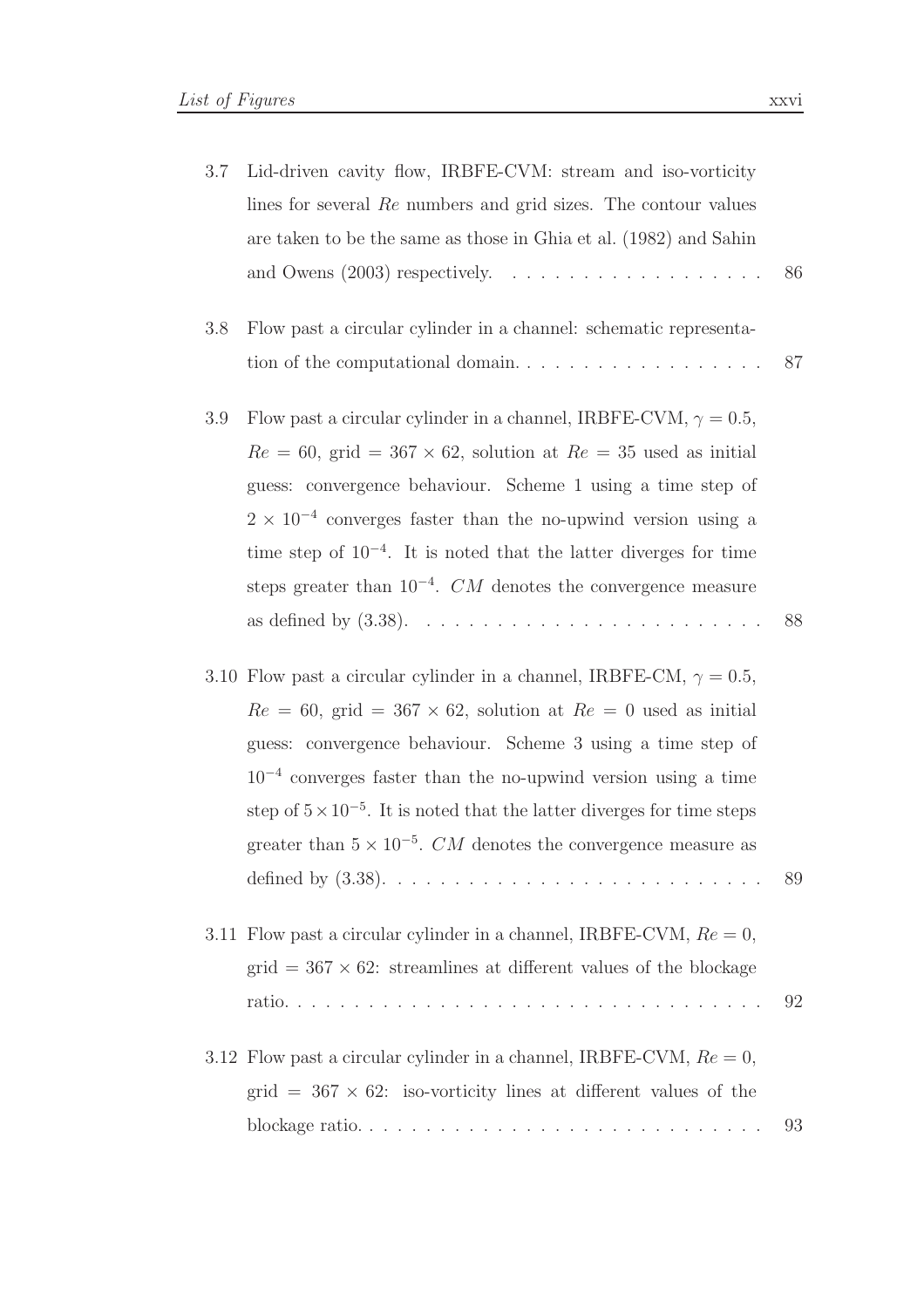- 3.13 Flow past a circular cylinder in a channel, IRBFE-CVM,  $\gamma = 0.5$ ,  $Re = 60$ , grid = 367 × 62: streamlines and iso-vorticity lines. . . 94
- 3.14 Flow past a circular cylinder in a channel, IRBFE-CVM,  $\gamma = 0.5$ ,  $Re = 60$ , grid =  $367 \times 62$ : velocity vector field. . . . . . . . . . . 94
- 3.15 Flow past a circular cylinder in a channel, IRBFE-CVM,  $\gamma = 0.5$ : velocity profiles on the centreline behind the cylinder at different Reynold numbers. . . . . . . . . . . . . . . . . . . . . . . . . . . 95
- 4.1 A grid point P and its neighbouring points on a Cartesian grid. 101
- 4.2 Square cavity flow,  $Re = 1000, 51 \times 51$ : convergence behaviour. IRBFE-ADI method using a time step of  $6 \times 10^{-5}$  converges faster than the CD-ADI method using a time step of  $3 \times 10^{-5}$ . It is noted that the latter diverges for time steps greater than  $3 \times 10^{-5}$ . CM denotes the relative norm of the difference of the streamfunction fields between two successive time levels. . . . . 110
- 4.3 Square cavity flow,  $Re = 3200, 91 \times 91$ , solution at  $Re = 1000$ used as initial guess: convergence behaviour. IRBFE-ADI method using a time step of  $7 \times 10^{-6}$  converges faster than the CD-ADI method using a time step of  $2 \times 10^{-6}$ . It is noted that the latter diverges for time steps greater than  $2 \times 10^{-6}$ . CM denotes the relative norm of the difference of the streamfunction fields between two successive time levels. . . . . . . . . . . . . . . . . 111
- 4.4 Square cavity flow,  $Re = 7500$ ,  $131 \times 131$ , solution at  $Re = 5000$ used as initial guess: convergence behaviour. CD-ADI method uses a time step of  $5 \times 10^{-7}$  and IRBFE-ADI method uses a time step of  $1 \times 10^{-6}$ . *CM* denotes the relative norm of the difference of the streamfunction fields between two successive time levels. . 114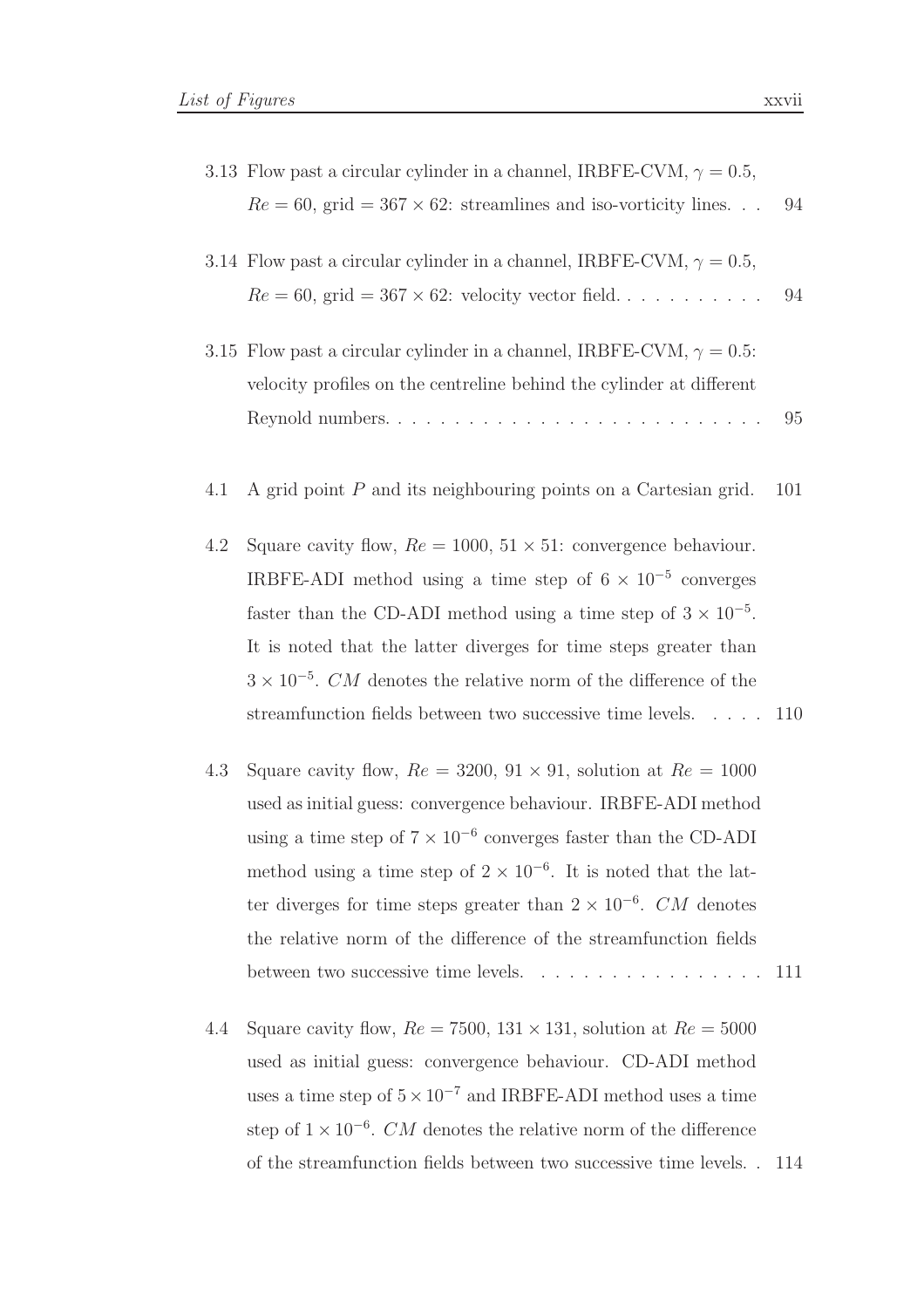4.5 Square cavity flow,  $Re = 100$ , grid  $= 11 \times 11$ : streamlines. The contour values for CD-ADI and IRBFE-ADI plots are the same. 116

| 4.6 Square cavity flow, $Re = 1000$ , grid = $51 \times 51$ : stream and iso- |
|-------------------------------------------------------------------------------|
| vorticity lines. The contour values are taken to be the same as               |
| those in Ghia et al. (1982) and Sahin and Owens (2003) respec-                |
| tively. Note the oscillatory behaviour near the top right corner              |
|                                                                               |

- 4.7 Square cavity flow,  $Re = 3200$ , grid  $= 91 \times 91$ : stream and isovorticity lines. The contour values are taken to be the same as those in Ghia et al. (1982) and Sahin and Owens (2003) respectively. Note the oscillatory behaviour near the top right corner in the case of CD-ADI method.  $\ldots \ldots \ldots \ldots \ldots \ldots \ldots 117$
- 4.8 Square cavity flow,  $Re = 5000$ , grid  $= 111 \times 111$ : stream and isovorticity lines. The contour values are taken to be the same as those in Ghia et al. (1982) and Sahin and Owens (2003) respectively. Note the oscillatory behaviour near the top right corner in the case of CD-ADI method. . . . . . . . . . . . . . . . . . . 118
- 4.9 Square cavity flow, IRBFE-ADI,  $Re = 7500$ , grid = 131 × 131: stream and iso-vorticity lines. The contour values are taken to be the same as those in Ghia et al. (1982) and Sahin and Owens (2003) respectively. . . . . . . . . . . . . . . . . . . . . . . . . . 118
- 4.10 Square cavity flow: velocity profiles along the vertical and horizontal centrelines of the cavity. [\*] is Botella and Peyret (1998) and [\*\*] is Ghia et al. (1982). . . . . . . . . . . . . . . . . . . . 119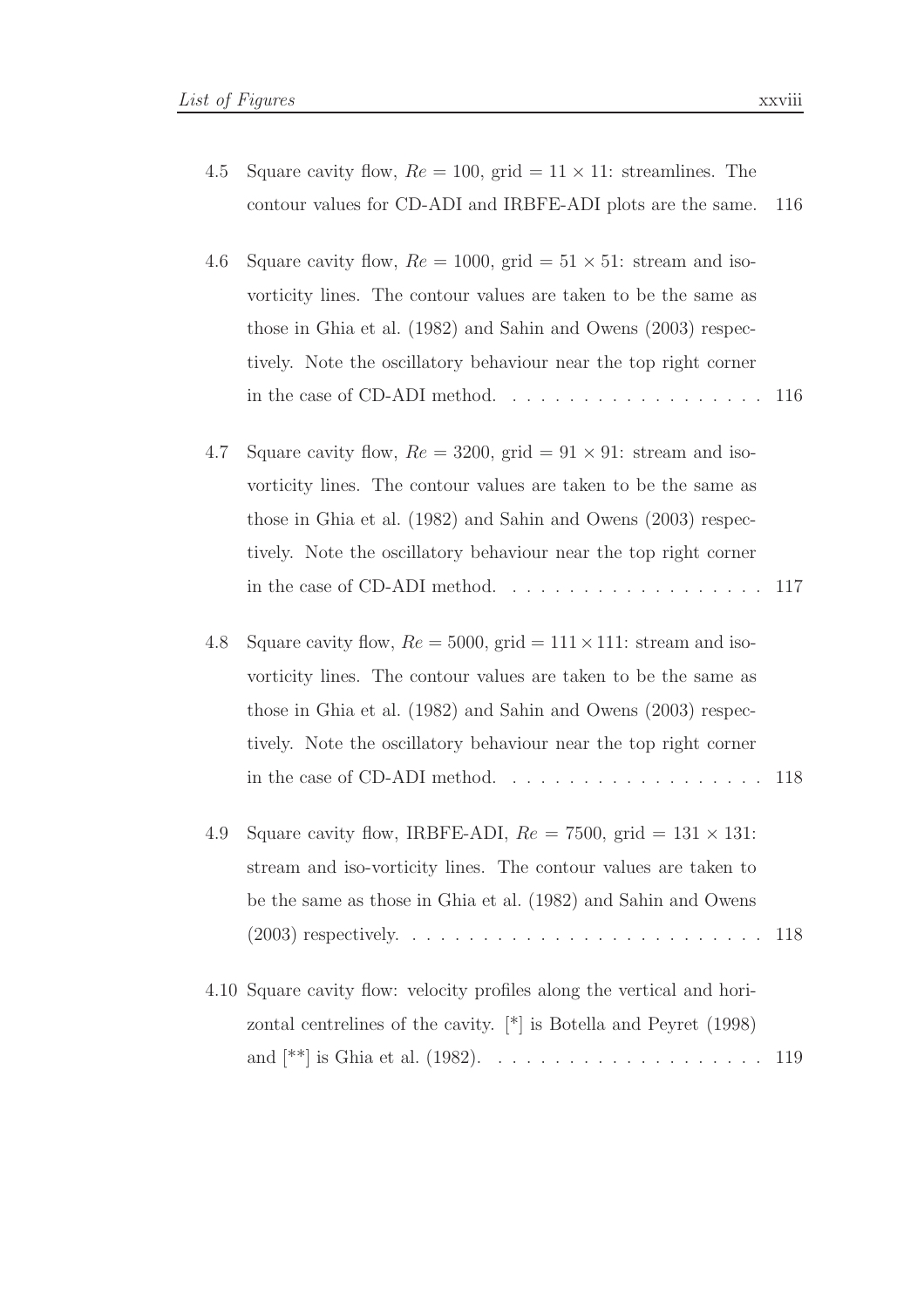|     | 4.11 Triangular cavity flow: schematic outline of the computational<br>domain and boundary conditions. Note that the characteristic                                                                         |     |
|-----|-------------------------------------------------------------------------------------------------------------------------------------------------------------------------------------------------------------|-----|
|     |                                                                                                                                                                                                             |     |
|     | length is chosen to be $AD/3$ to facilitate comparison with other                                                                                                                                           |     |
|     | published results (Ribbens et al. 1994, Kohno and Bathe 2006).                                                                                                                                              | 121 |
|     | 4.12 Triangular cavity flow: the computational domain is discretised<br>by four Cartesian grids                                                                                                             | 122 |
|     | 4.13 Triangular cavity flow: streamlines which are drawn using 21<br>equi-spaced levels between the minimum and zero values, and 11<br>equi-spaced levels between the zero and maximum values. $\ldots$ 123 |     |
|     |                                                                                                                                                                                                             |     |
|     | 4.14 Triangular cavity flow: iso-vorticity lines which are drawn at                                                                                                                                         |     |
|     | intervals of $\Delta \omega = 0.5$ for a range of $-5 \leq \omega \leq 0.5$ 124                                                                                                                             |     |
|     |                                                                                                                                                                                                             |     |
|     | 4.15 Triangular cavity flow: velocity profiles by the present method                                                                                                                                        |     |
|     | and the flow condition-based interpolation FEM (Kohno and                                                                                                                                                   |     |
|     |                                                                                                                                                                                                             |     |
|     |                                                                                                                                                                                                             |     |
| 5.1 | Schematic outline of a three-point stencil. $\ldots \ldots \ldots \ldots$                                                                                                                                   | 133 |
| 5.2 | Schematic outline of a five-point stencil. $\ldots \ldots \ldots \ldots \ldots$ 139                                                                                                                         |     |
|     |                                                                                                                                                                                                             |     |
| 5.3 | One-dimensional problem, Dirichlet boundary conditions only,                                                                                                                                                |     |
|     | $\Delta t = 0.001$ : Relative $L_2$ errors of the approximation solution $\phi$                                                                                                                             |     |
|     | at $t = 1$ against the RBF width $(\beta)$ for three different grids                                                                                                                                        | 149 |
| 5.4 | One-dimensional problem, Dirichlet boundary conditions only,                                                                                                                                                |     |
|     | $N = 63$ , $\Delta t = 0.001$ : Comparison of the accuracy of the field                                                                                                                                     |     |
|     | variable at each time level between the classical Crank-Nicolson                                                                                                                                            |     |
|     | method and the present Crank-Nicolson method. For the latter,                                                                                                                                               |     |

three values of  $\beta$ , i.e. 210, 231 and 243, are employed. . . . . . . 149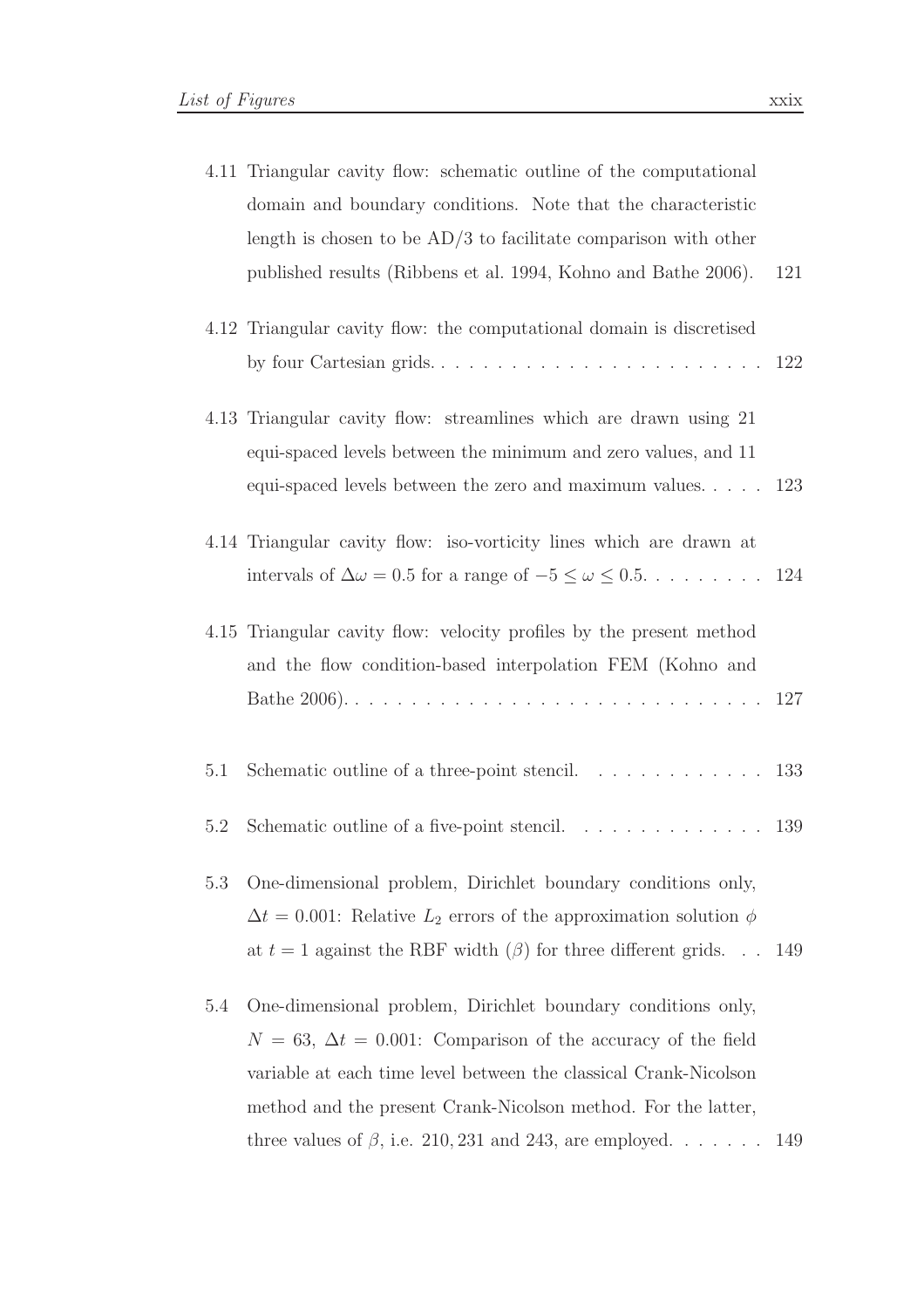- 5.5 One-dimensional problem, Dirichlet boundary conditions only,  $N = 63$ ,  $\Delta t = 0.001$ : Comparison of the accuracy of the first derivative at each time level between the classical Crank-Nicolson method and the present Crank-Nicolson method. For the latter, three values of  $\beta$ , i.e. 210, 231 and 243, are employed. . . . . . . . 150
- 5.6 One-dimensional problem, Dirichlet boundary conditions only,  $N = 11, \beta = 15, \Delta t = 0.001$ : Error distribution on the problem domain of the present method and the direct IRBFE method (An-Vo et al. 2011b, 2013) for the first derivative at  $t = 1$ .... 150
- 5.7 One-dimensional problem, Dirichlet and Neumann boundary conditions,  $N = 63$ ,  $\Delta t = 0.001$ : Comparison of the accuracy of the field variable at each time level between the classical Crank-Nicolson method and the present Crank-Nicolson method. For the latter, three values of  $\beta$ , i.e. 210, 231 and 243, are employed. 152
- 5.8 One-dimensional problem, Dirichlet and Neumann boundary conditions,  $N = 63$ ,  $\Delta t = 0.001$ : Comparison of the accuracy of the first derivative at each time level between the classical Crank-Nicolson method and the present Crank-Nicolson method. For the latter, three values of  $\beta$ , i.e. 210, 231 and 243, are employed. 153
- 5.9 Rectangular domain problem, Dirichlet boundary conditions only,  $N_x \times N_y = 22 \times 22$ ,  $\Delta t = 0.001$ : Relative  $L_2$  errors of the approximate solution  $\phi$  at  $t = 0.6$  against the RBF width  $(\beta)$ .... 156
- 5.10 Rectangular domain problem, Dirichlet boundary conditions only,  $N_x \times N_y = 22 \times 22$ ,  $\Delta t = 0.001$ : Comparison of the accuracy of the field variable at each time level between the classical ADI method and the present ADI method. For the latter, three values of  $\beta$ , i.e. 170, 180 and 190, are employed. . . . . . . . . . . . 156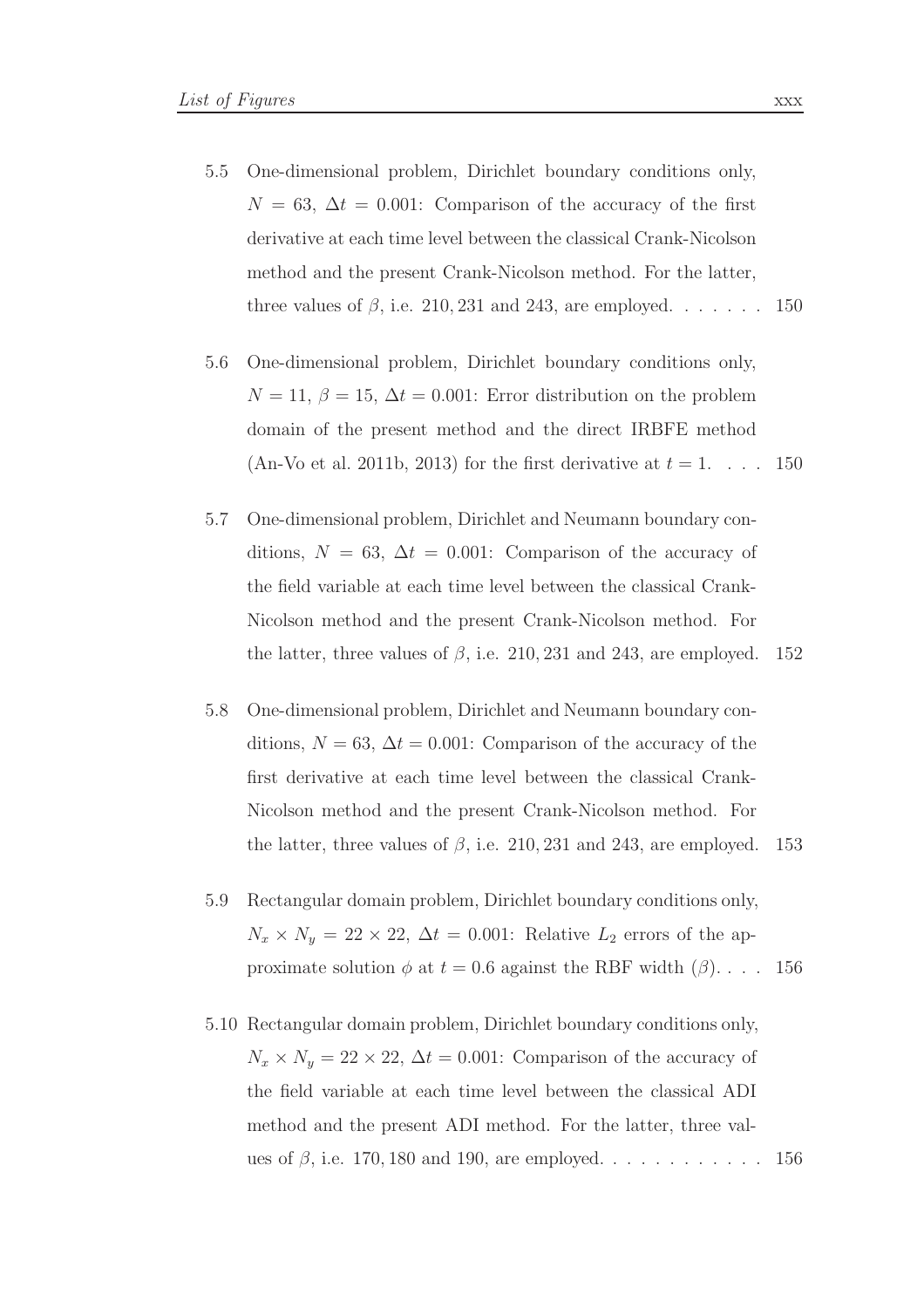- 5.11 Rectangular domain problem, Dirichlet boundary conditions only,  $N_x \times N_y = 22 \times 22$ ,  $\Delta t = 0.001$ : Comparison of the accuracy of the first derivatives at each time level between the classical ADI method and the present ADI method. For the latter, three values of  $\beta$ , i.e. 170, 180 and 190, are employed. . . . . . . . . . . . . . 157
- 5.12 Rectangular domain problem, Dirichlet and Neumann boundary conditions,  $N_x \times N_y = 22 \times 22$ ,  $\Delta t = 0.001$ : Comparison of the accuracy of the field variable at each time level between the classical ADI method and the present ADI method. For the latter, three values of  $\beta$ , i.e. 170, 180 and 190, are employed. . . 157
- 5.13 Rectangular domain problem, Dirichlet and Neumann boundary conditions,  $N_x \times N_y = 22 \times 22$ ,  $\Delta t = 0.001$ : Comparison of the accuracy of the first derivatives at each time level between the classical ADI method and the present ADI method. For the latter, three values of  $\beta$ , i.e. 170, 180 and 190, are employed. . . 158
- 5.14 Circular domain problem: Geometry and discretisation. Boundary nodes denoted by ◦ are generated by the intersection of the grid lines and the boundary. . . . . . . . . . . . . . . . . . . . . 159
- 5.15 Circular domain problem: Exact solution over an extended domain.160
- 5.16 Circular domain problem,  $\Delta t = 0.001$ ,  $\beta = 330$ : The accuracy at each time level by the present ADI method using three grids. 162
- 5.17 Circular domain problem,  $N_x \times N_y = 141 \times 141$ ,  $\Delta t = 0.001$ ,  $\beta = 25$ : Contour plot of the present ADI method solution at  $t = 1.162$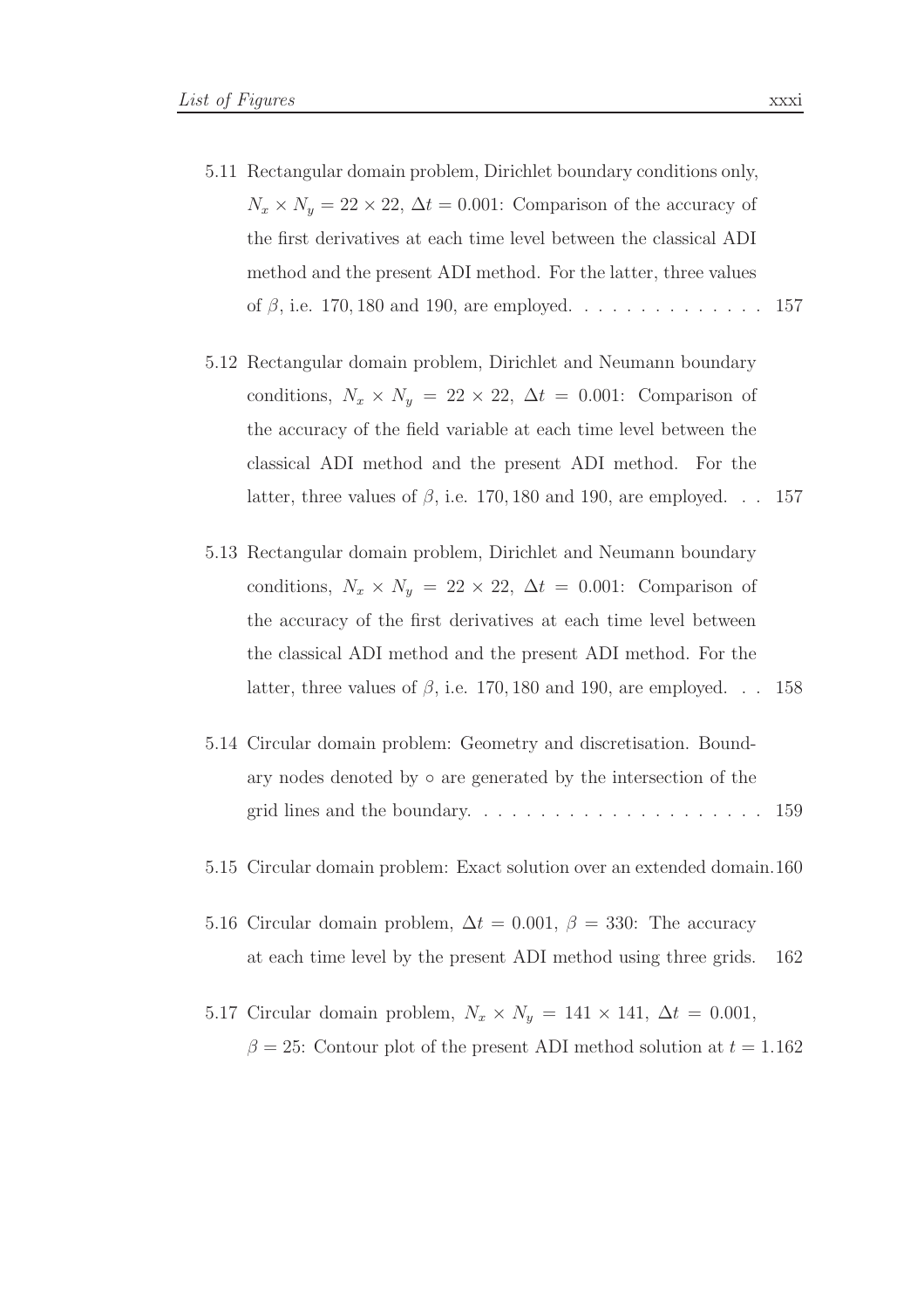- 5.18 Lid-driven cavity flow,  $Re = 1000$ , grid  $= 61 \times 61$ , solution at  $Re = 400$  used as initial guess: Convergence behaviour. Present method using a time step of  $1 \times 10^{-4}$  converges faster than the IRBFE-ADI method using a time step of  $5 \times 10^{-5}$  and the explicit treatment of convection method (ETCM) using a time step of  $1 \times 10^{-5}$ . It is noted that the IRBFE-ADI and the ETCM diverge for the time steps greater than  $5 \times 10^{-5}$  and  $1 \times 10^{-5}$  respectively.170
- 5.19 Lid-driven cavity flow,  $Re = 3200$ , grid  $= 91 \times 91$ , solution at  $Re = 1000$  used as initial guess: Convergence behaviour. Present method using a time step of  $1 \times 10^{-5}$  converges faster than the explicit treatment of convection method (ETCM) using a time step of  $1 \times 10^{-6}$ . It is noted that the ETCM diverges for the time steps greater than 1 × 10−<sup>6</sup> . . . . . . . . . . . . . . . . . . . . . 171
- 5.20 Lid-driven cavity flow,  $Re = 1000$ , grid =  $71 \times 71$ : velocity profiles along the vertical and horizontal centrelines. [\*] is Botella and Peyret (1998). . . . . . . . . . . . . . . . . . . . . . . . . . 173
- 5.21 Lid-driven cavity flow: contour plots of streamfunction (left) and vorticity (right) for several values of Re. The iso-vorticity lines are taken as  $0, \pm 0.5, \pm 1, \pm 2, \pm 3, \pm 4, \pm 5.$  . . . . . . . . . . . . . 174
- 5.22 Lid-driven cavity flow,  $Re = 3200$ , grid=  $91 \times 91$ : overall stream lines (upper figures) and a magnified view of those in the upper right corner. The contour values for CD-ADI method and the present method plots are the same. . . . . . . . . . . . . . . . . 175
- 5.23 Lid-driven cavity flow,  $Re = 3200$ , grid=  $91 \times 91$ : overall isovorticity lines (upper figures) and a magnified view of those in the upper right corner. The contour values are taken as 0, ±0.5, ±1, ±2, ±3, ±4, ±5. . . . . . . . . . . . . . . . . . . . . 176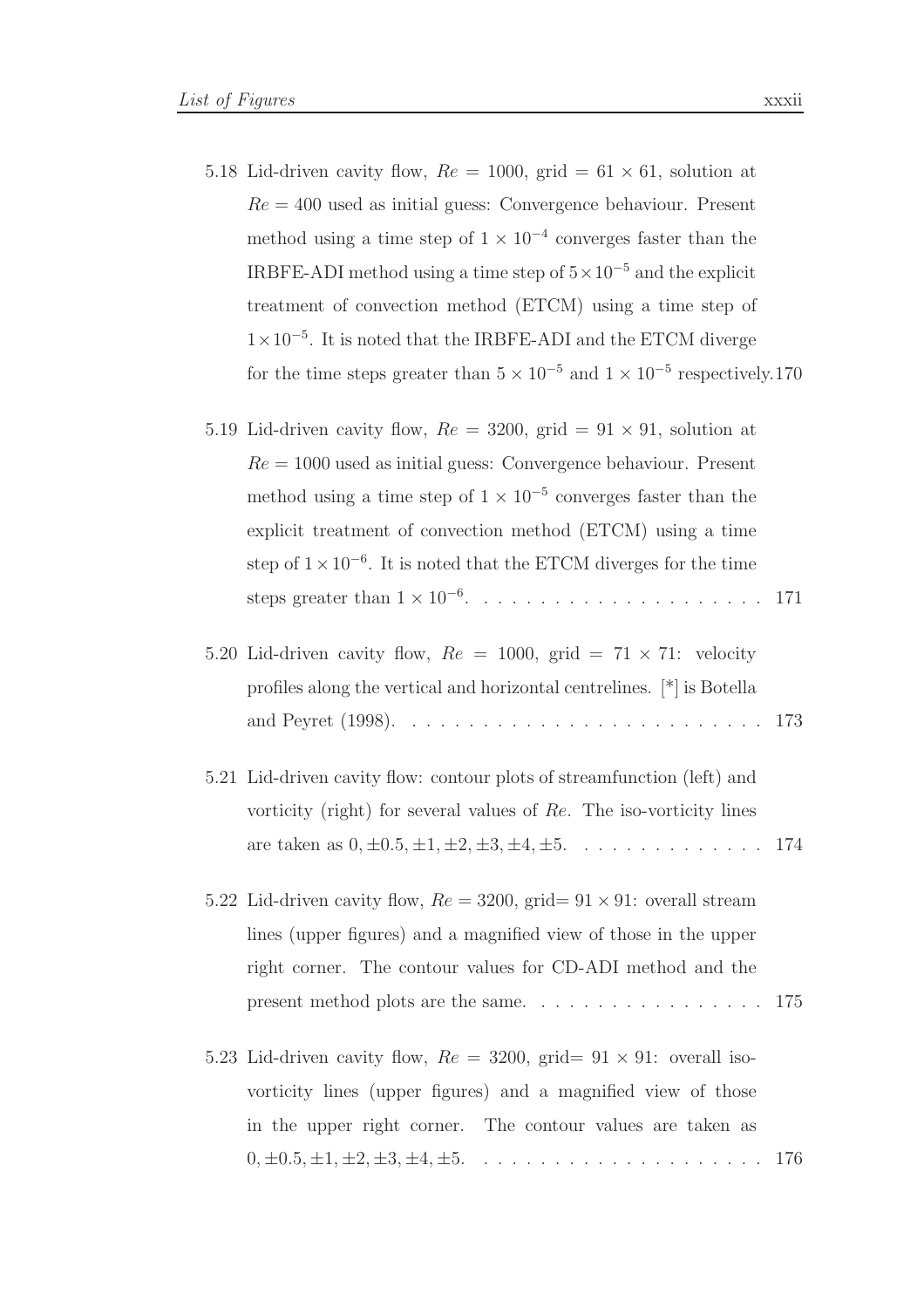- 5.24 Lid-driven cavity flow: stream and iso-vorticity lines by the present method for  $Re = 5000$  and  $Re = 7500$ . The iso-vorticity lines are taken as  $0, \pm 0.5, \pm 1, \pm 2, \pm 3, \pm 4, \pm 5.$  . . . . . . . . . . . . . 177
- 6.1 A computational domain  $\Omega$  with the coarse grid (black dashed lines) and dual coarse grid (black solid lines); dashed and solid red lines indicate a selected control volume  $\overline{\Omega}_k$  and a selected dual coarse cell  $\Omega^l$ , respectively. Shown underneath is an enlarged control volume, on which is imposed a  $n \times n = 11 \times 11$  local fine grid. It can be seen that the size of global fine grid (dashed green lines) is 41 × 41. . . . . . . . . . . . . . . . . . . . . . . . . . . . 187
- 6.2 Local indices of dual cells and nodal points associated with a coarse grid node  $\mathbf{x}_k$  and  $\mathbf{x}_k \equiv \mathbf{x}_1$ . . . . . . . . . . . . . . . . . . 189

### 6.3 A CV discretisation scheme in 1D: node i and its associated control volume. The circles represent the nodes, and the vertical dash lines represent the faces of the control volume. . . . . . . . 194

- 6.4 Schematic outline for a 2D control volume on the fine scale grid. 203
- 6.5 One-dimensional example 1,  $\varepsilon = 0.01$ ,  $N = 11$ ,  $n = 101$ : basis functions (a) and correction function (b) associated with the first coarse cell  $(l = 1)$ . It is noted that the coarse cell is mapped to a unit length. . . . . . . . . . . . . . . . . . . . . . . . . . . . . 212

6.6 One-dimensional example 1: mesh convergence of a basis function.214

6.7 One-dimensional example 1,  $\varepsilon = 0.01$ ,  $N = 11$ ,  $n = 101$ : field variable and its first derivatives obtained by the present method in comparison with those obtained by MFEM and the exact solution. . . . . . . . . . . . . . . . . . . . . . . . . . . . . . . . . 218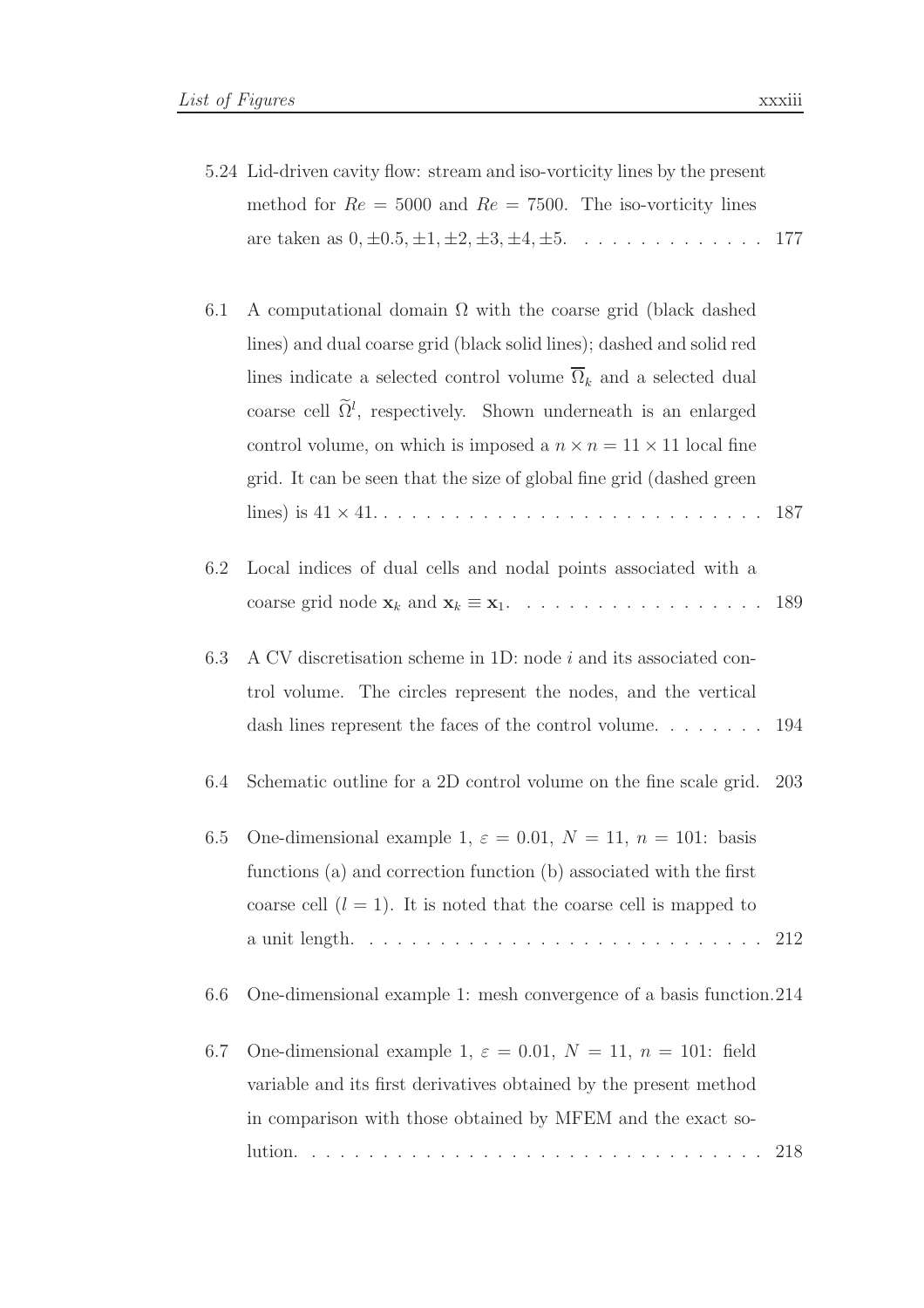- 6.8 One-dimensional example 1,  $\varepsilon = 0.01$ ,  $N = 11$ ,  $n = 101$ : second derivatives obtained by the present method in comparison with that obtained by the exact solution.  $\dots \dots \dots \dots \dots \dots \dots$  219 6.9 One-dimensional example 2,  $\varepsilon = 0.01$ ,  $N = 51$ ,  $n = 101$ : field variable, its first and second derivatives obtained by the present method in comparison with the exact solution. . . . . . . . . 223 6.10 Two-dimensional example 1: collection of all correction functions on the problem domain obtained with a grid system of  $N \times N =$ 5 × 5, n × n = 21 × 21. . . . . . . . . . . . . . . . . . . . . . . . 225 6.11 Two-dimensional example 1,  $N \times N = 5 \times 5, n \times n = 81 \times 81$ (left) and  $N \times N = 33 \times 33$ ,  $n \times n = 11 \times 11$  (right): effect of the number of smoothing steps  $n_s$  on the convergence behaviour. . . 226 6.12 Two-dimensional example 2: typical basis and correction functions for the cases of  $\varepsilon = 0.1$  using a grid system of  $N \times N =$  $5 \times 5, n \times n = 21 \times 21$  and  $\varepsilon = 0.01$  using a grid system of  $N \times N = 11 \times 11, n \times n = 21 \times 21.$  . . . . . . . . . . . . . . . . 229 6.13 Two-dimensional example 2: contour plots of correction functions on the problem domain for the cases of  $\varepsilon = 0.1$  using a grid system of  $N \times N = 5 \times 5$ ,  $n \times n = 21 \times 21$  and  $\varepsilon = 0.01$  using a grid system of  $N \times N = 11 \times 11$ ,  $n \times n = 21 \times 21$ . . . . . . . . . 230
	- 6.14 Two-dimensional example 2,  $\varepsilon = 0.1$ ,  $N \times N = 5 \times 5$ ,  $n \times n =$  $61 \times 61$  (left) and  $N \times N = 25 \times 25$ ,  $n \times n = 11 \times 11$  (right): effect of the number of smoothing steps  $n_s$  on the convergence behaviour. 234
	- 6.15 Two-dimensional example 2,  $\varepsilon = 0.01$ ,  $N \times N = 11 \times 11$ ,  $n \times n =$  $71 \times 71$  (a) and  $N \times N = 71 \times 71$ ,  $n \times n = 11 \times 11$  (b): effect of the number of smoothing steps  $n_s$  on the convergence behaviour. 237